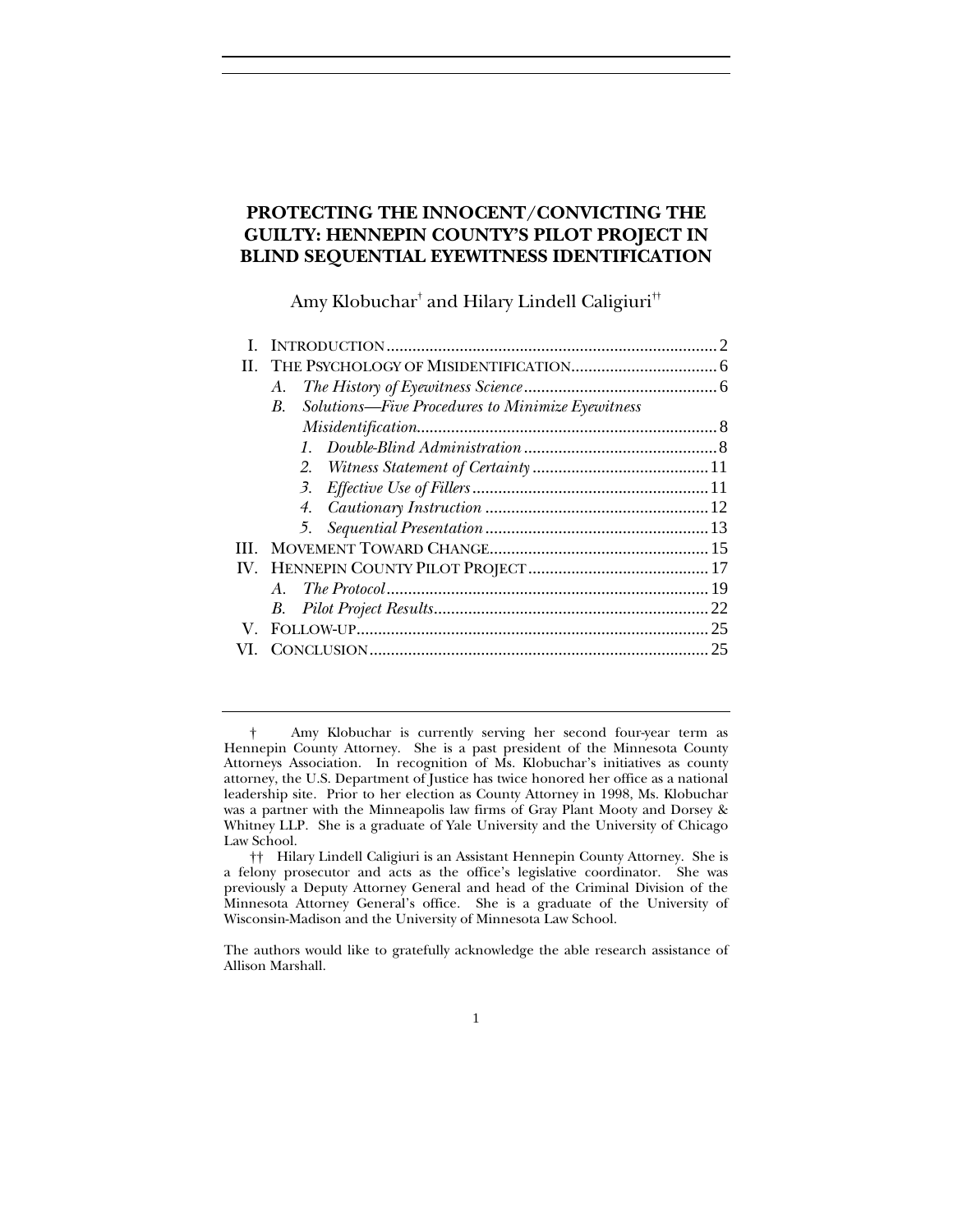## I. INTRODUCTION

In 1984, Jennifer Thompson Cannino was a twenty-two-yearold college student living in North Carolina when a man broke into her apartment one night and raped her at knifepoint.<sup>1</sup> Cannino gave police a detailed description of her attacker for a composite sketch. She then picked the suspect out of a series of photos. She later said, "I knew this was the man. I was completely confident. I was sure."<sup>2</sup> Later, Jennifer picked the same suspect out of a live lineup.<sup>3</sup> In court, she testified against him and he was convicted. His name was Ronald Cotton.<sup>4</sup> Jennifer recalled: "It was the happiest day of my life because I could begin to put it all behind me."

In 1987, Cannino's case had to be re-tried because an appellate court overturned the original conviction.<sup>6</sup> But Cotton was convicted again and sentenced to life in prison.<sup>7</sup>

In 1995, eleven years after the rape, Cannino learned that Cotton was not the man who raped her. Instead, it was Bobby Poole, who was serving life in prison for a series of rapes and who bragged to fellow inmates that he had committed the rape for which Cotton was imprisoned.<sup>8</sup> DNA evidence confirmed that Poole, not Cotton, was Cannino's rapist.<sup>9</sup> Poole pleaded guilty to Cannino's rape and Cotton was released from prison after serving eleven years.

Since his exoneration, Cannino has become friends with Ronald Cotton, the man whom she mistakenly identified. "Although he is now moving on with his own life," she writes, "I live with constant anguish that my profound mistake cost him so dearly."<sup>11</sup> Cannino has also become a vocal advocate for reforms

<sup>1</sup>*. See* Jennifer Thompson, *I Was Certain, but I Was Wrong*, N.Y. TIMES, June 18, 2000, § 4, at 15; *see also Frontline: What Jennifer Saw* (PBS television broadcast Feb. 25, 1997), http://www.pbs.org/wgbh/pages/frontline/shows/dna/etc/ script.html. Note that since 1984, Jennifer Thompson has married and changed her name to Jennifer Thompson Cannino.

 <sup>2.</sup> Thompson*, supra* note 1, § 4, at 15.

<sup>3</sup>*. Id.*

<sup>4</sup>*. Id.*

<sup>5</sup>*. Id.*

<sup>6</sup>*. Id.*

<sup>7</sup>*. Id.*

<sup>8</sup>*. Id.*

<sup>9</sup>*. Id.*

<sup>10</sup>*. Id.*

<sup>11</sup>*. Id.*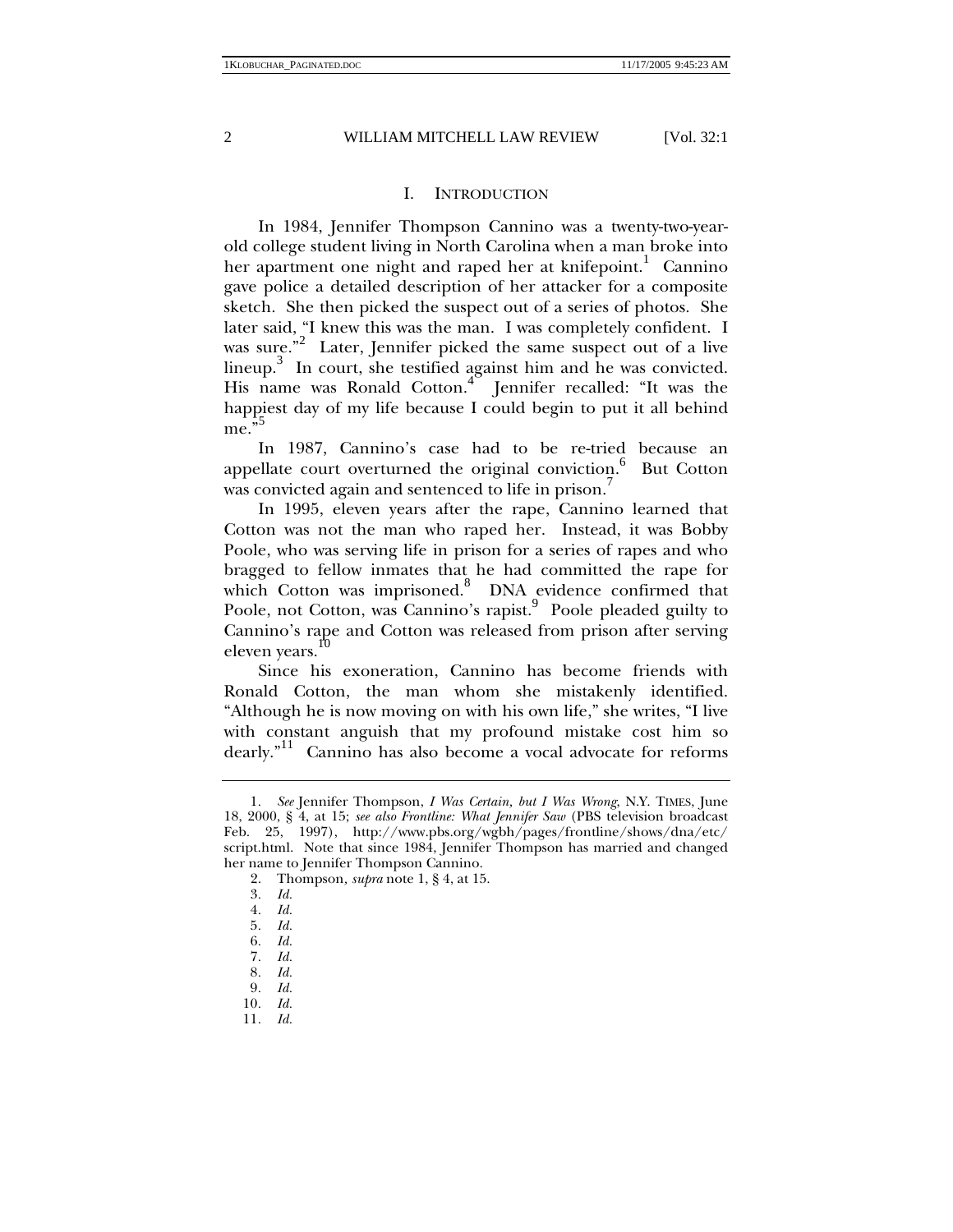that would prevent the same miscarriage of justice that Cotton suffered. In particular, she has spoken out in support of improving eyewitness identification procedures in order to reduce the possibility of future mistaken identifications.<sup>12</sup>

Prosecutors are not merely zealous advocates. Our job is not simply to win cases and secure convictions. We have an ethical and legal obligation to be "ministers of justice."<sup>13</sup> Our overriding duty is to see that justice prevails for everyone.<sup>14</sup> To fulfill this duty, we have a responsibility to promote a fair process, to apply the law consistently and equally, to protect the rights of innocent people, and to make sure we are prosecuting and convicting only those people who are guilty of committing crimes. No one is served when an innocent person is wrongfully convicted while the actual criminal remains free to commit additional crimes.

To ensure that justice is being done, it is important for prosecutors, police, and everyone in the criminal justice system to continually evaluate what we are doing and to make improvements whenever they are warranted and feasible. In recent years, it has become clear that mistaken eyewitness testimony has been a key factor in dozens of wrongful convictions nationwide.<sup>15</sup> In addition, there is a growing body of psychological research demonstrating that several simple changes in lineup procedures can dramatically reduce the chance of mistaken identifications.<sup>16</sup> As a result, eyewitness identification procedures represent an area of the criminal justice process that is now ripe for reform.

Eyewitness identification of a perpetrator, whether known or unknown to the witness, is one of the most frequently used types of evidence in the criminal justice system.<sup>17</sup> The victim of a crime recognizes a face in a photographic lineup, and later identifies the culprit from the witness stand during the trial. When the perpetrator leaves no biological or other forensic evidence at the scene of the crime, a conviction may rest largely on eyewitness identification. The jury relies, appropriately, on the direct

<sup>12</sup>*. Id.*; Bill Moushey & Nathan Crabbe, *Witnesses' Eyes Can Ofttimes Deceive*, PITTSBURGH POST-GAZETTE, May 8, 2005, at A1.

<sup>13</sup>*. See* MINN. RULES OF PROF'L CONDUCT R. 3.8 cmt. (1985); NAT'L DIST. ATTORNEYS ASS'N, NATIONAL PROSECUTION STANDARDS §§ 1.1, 1.3 (2d ed. 1991).

<sup>14</sup>*. See* MINN. RULES OF PROF'L CONDUCT R. 3.8 cmt.

<sup>15</sup>*. See* Moushey & Crabbe, *supra* note 12.

<sup>16</sup>*. See generally* BRIAN L. CUTLER & STEVEN D. PENROD, MISTAKEN IDENTIFICATION: THE EYEWITNESS, PSYCHOLOGY, AND THE LAW (1995).

<sup>17</sup>*. Id.* at 6.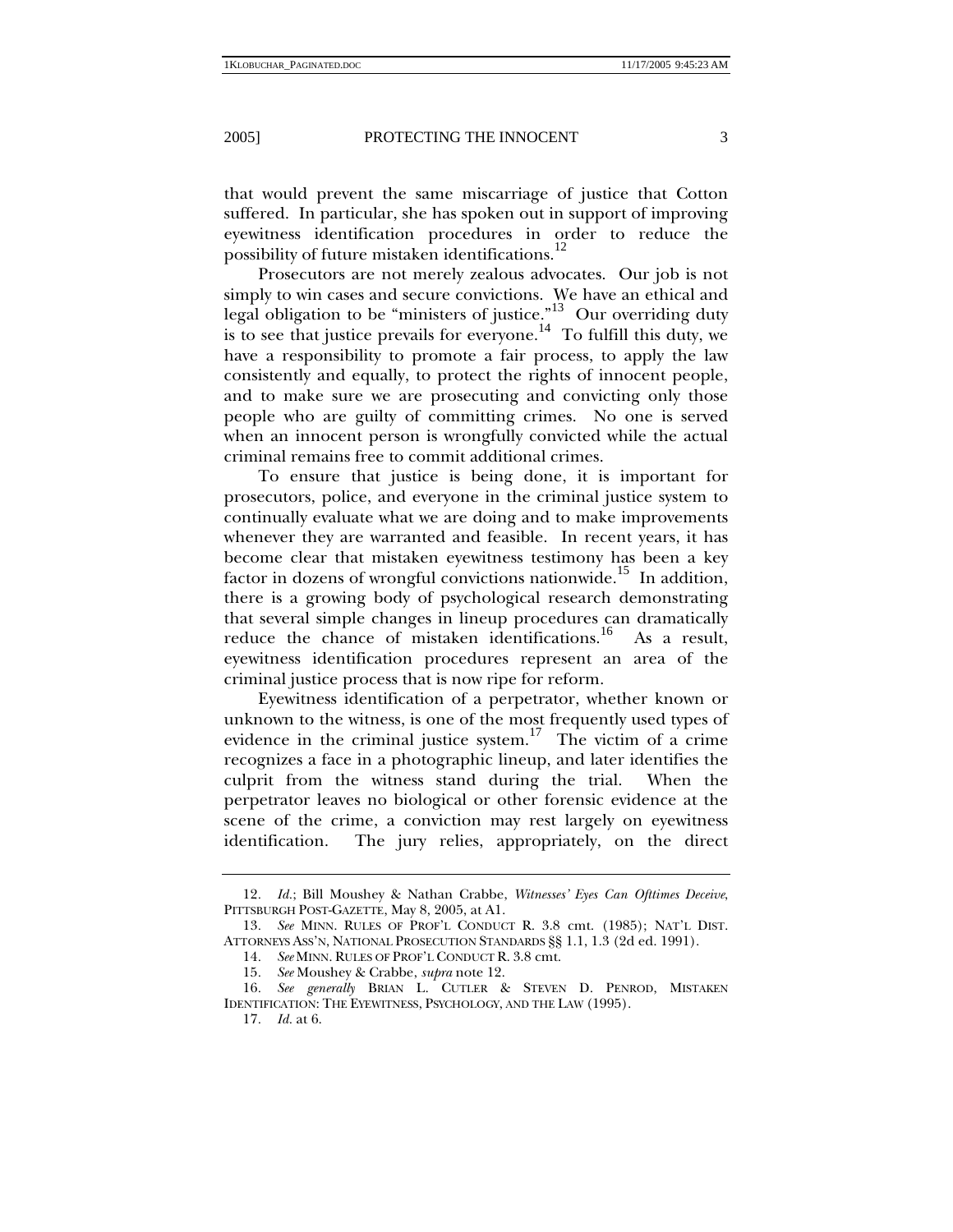evidence offered by a witness or a victim who identifies the defendant as the same person he or she observed commit the crime charged.

It has long been recognized, however, that, in certain cases, fallible human memory has led to mistaken identifications of the perpetrators of crimes. As early as 1932, Yale Law Professor Edwin Borchard examined wrongful convictions in his work, *Convicting the Innocent: Errors of Criminal Justice*. <sup>18</sup> Borchard determined that, in the majority of the wrongful convictions he reviewed, eyewitness evidence played a crucial role in convicting the innocent.1

The advent of deoxyribose nucleic acid (DNA) typing has provided a powerful new tool in reducing the impact of mistaken eyewitness identifications. In cases where the perpetrator has left behind biological evidence, such as blood, semen, or saliva, the accuracy and precision of DNA evidence offers virtually absolute proof of identification, and thus may allow the criminal justice system to determine the guilt or innocence of a defendant with near certainty.<sup>20</sup>

Since 1989, DNA evidence has been used to exonerate more than 120 individuals who, like Ronald Cotton, were wrongfully convicted.<sup>21</sup> Of those, approximately  $75\%$  were originally Of those, approximately  $75\%$  were originally convicted based on eyewitness identification, in some cases by more than one eyewitness.<sup>22</sup> In one report, eyewitness experts studied the first forty cases in which DNA evidence was used to exonerate an innocent individual.<sup>23</sup> In thirty-six of these cases—fully  $90\%$  eyewitness misidentification played a role in the convictions.<sup>24</sup> With the help of DNA-facilitated exonerations, researchers have now determined that the single leading cause of wrongful conviction is mistaken eyewitness identification.<sup>25</sup>

While the DNA exoneration cases have grabbed the attention

 <sup>18.</sup> EDWIN M. BORCHARD, CONVICTING THE INNOCENT: ERRORS OF CRIMINAL JUSTICE (1932).

<sup>19</sup>*. Id.* at vi.

<sup>20</sup>*. See, e.g.,* Donna Lyons, *DNA: Proof Positive*, STATE LEGISLATURES, June 2001, at 10, *available at* http://www.ncsl.org/programs/pubs/601DNA.htm.

 <sup>21.</sup> PETER NEUFELD & BARRY SCHECK, *commentary in* TARYN SIMON et al., THE INNOCENTS 8 (2003).

 <sup>22.</sup> Gary L. Wells, *Eyewitness Identification Evidence: Science and Reform*, 29 THE CHAMPION 12, 12 (2005).

 <sup>23.</sup> Gary L. Wells et al., *Eyewitness Identification Procedures: Recommendations for Lineups and Photospreads*, 22 LAW & HUM. BEHAV. 603, 605–08 (1998).

<sup>24</sup>*. Id.* at 605.

 <sup>25.</sup> CUTLER & PENROD, *supra* note 16, at 8.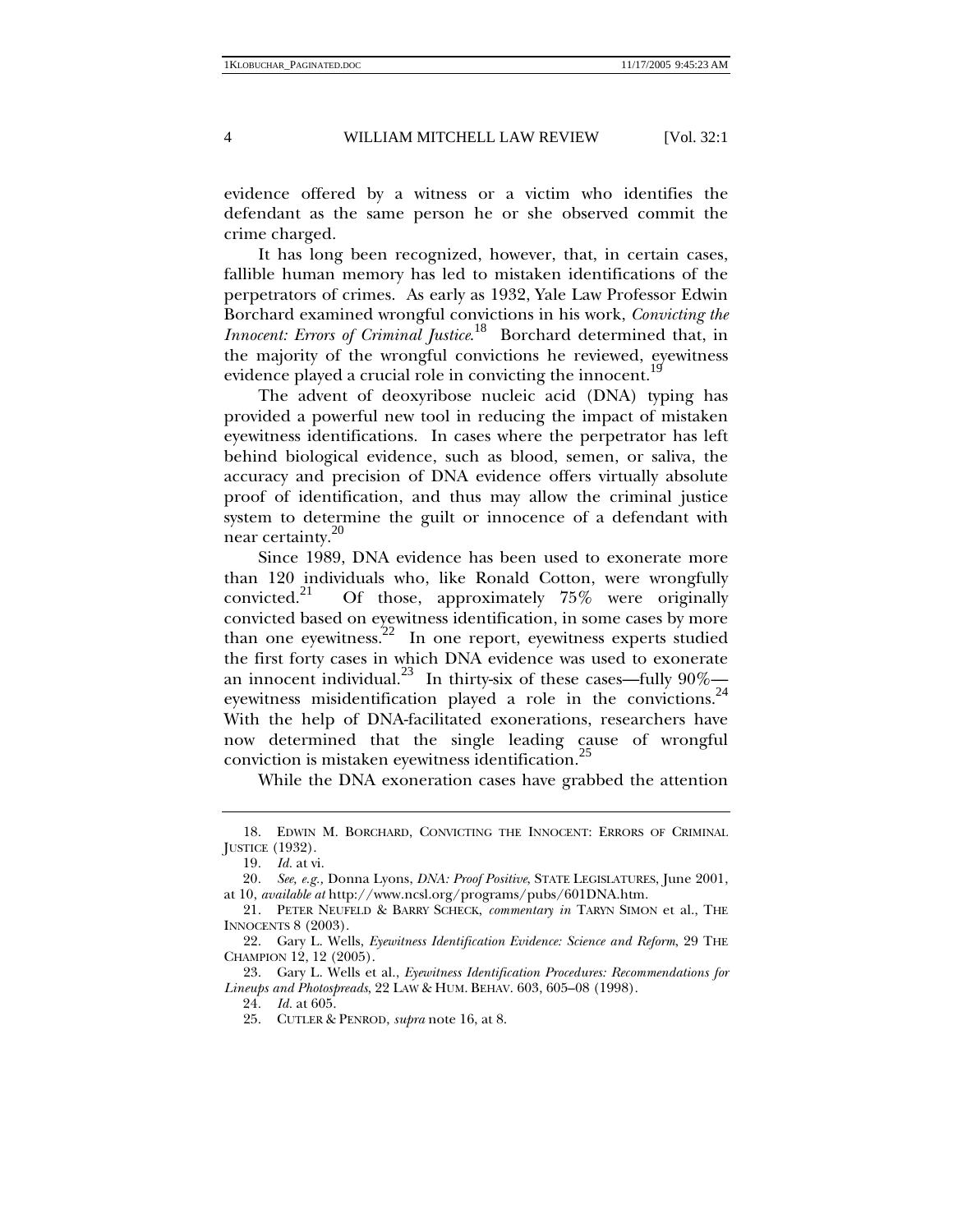of the public, DNA evidence is not always available, or material, in establishing innocence or guilt. Proof of a defendant's innocence through DNA is only possible in cases where the perpetrator has left behind sufficient biological material at the scene of the crime. In the majority of crimes committed, there is no biological evidence left behind.<sup>26</sup> In such cases, a mistaken evewitness In such cases, a mistaken eyewitness identification may never be realized and corrected.

This is what occurred in the case of Shaun Deckinga. In 1993, after a series of bank robberies in northeastern Minnesota, an anonymous tip led police to Deckinga.<sup>27</sup> At trial, the State introduced no biological evidence, but three bank tellers identified Deckinga.28 Despite evidence that another bank robbery was committed after Deckinga's arrest by a person with his same general appearance, Deckinga was convicted.<sup>29</sup> After the trial, jurors told the media that the tellers' identification of Deckinga and their certainty about the identification were major factors in securing the conviction. $30$ 

The real bank robber struck yet again after Deckinga's conviction.31 The airing of the robber's picture on the news led to the arrest of Jerry Clepper, who confessed to robbing five banks, including those for which Deckinga had been convicted.<sup>32</sup> Deckinga was released from prison after Clepper's confession.<sup>33</sup>

The Deckinga case illustrates the relatively rare occurrence of an exoneration based on non-DNA evidence. DNA is a marvelous tool, and has corrected many terrible errors made by the criminal justice system due to mistaken identifications. It cannot, however, be the only fail-safe. Cases like the Deckinga case, where DNA cannot catch our mistakes, illustrate the need to take a step back and work on methods to avoid mistaken identifications in the first instance.

 <sup>26.</sup> Gary L. Wells et al., *From the Lab to the Police Station: A Successful Application of Eyewitness Research*, 55 AM. PSYCHOLOGIST 581, 589 (2000).

 <sup>27.</sup> CUTLER & PENROD, *supra* note 16, at 3–4.

<sup>28</sup>*. Id.* at 4.

<sup>29</sup>*. Id.*

<sup>30</sup>*. Id.*

<sup>31</sup>*. Id.* at 4–5.

<sup>32</sup>*. Id.* at 5.

<sup>33</sup>*. Id.*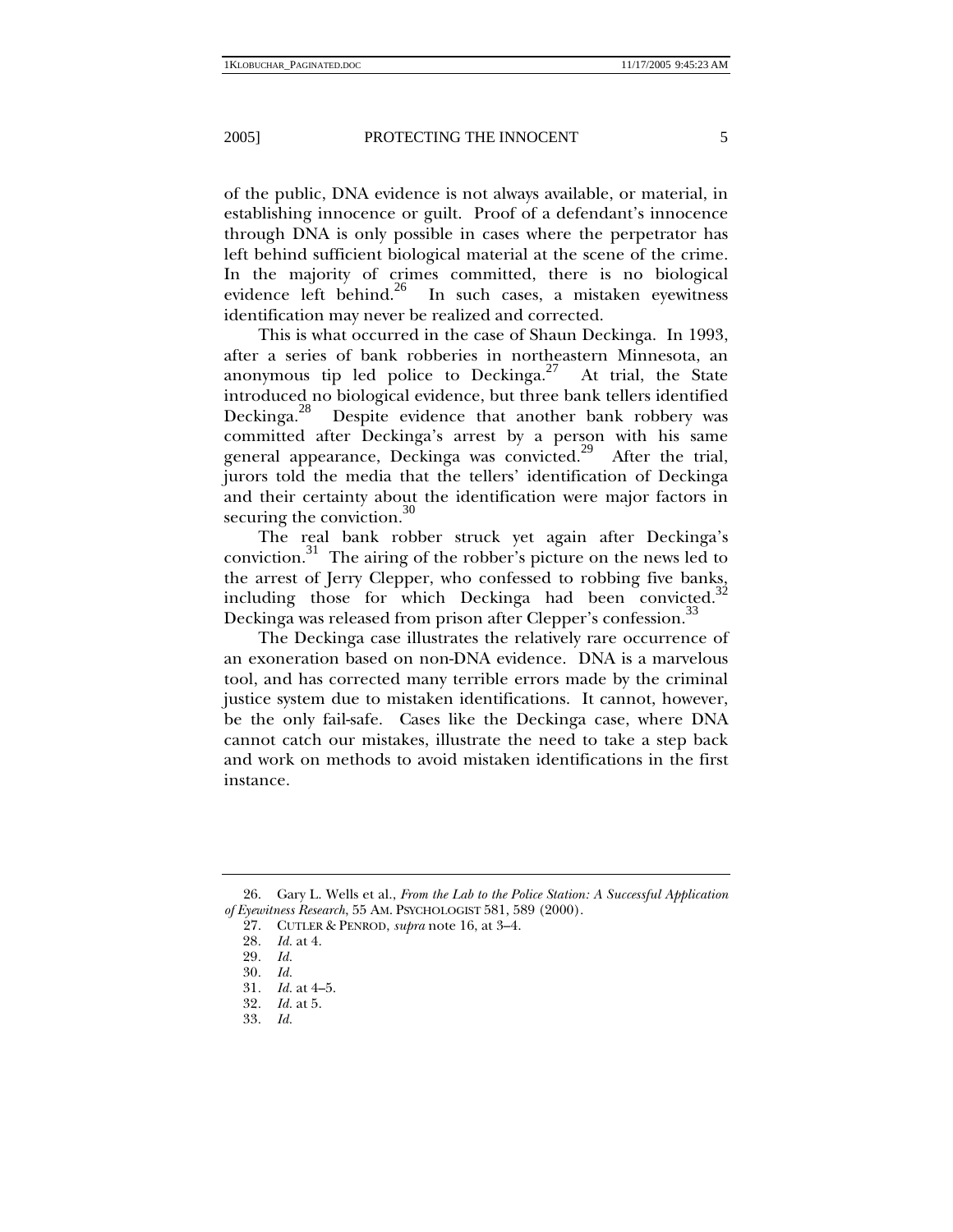## II. THE PSYCHOLOGY OF MISIDENTIFICATION

#### *A. The History of Eyewitness Science*

The scientific debate over eyewitness evidence began as early as 1908, when Harvard Psychology Professor Hugo Munsterberg published *On the Witness Stand*. In his book, Munsterberg challenged the reliability of eyewitness testimony, but offered little in the way of a solution. $\overline{5}$ 

It was not until the late 1970s that eyewitness scientists began to analyze seriously the reasons for the lack of accuracy in some eyewitness identifications and to develop possible solutions.<sup>36</sup> Because many of the eyewitness scientists began their research before the use of DNA evidence in criminal trials, it came as little surprise to the scientists when DNA exonerations revealed that eyewitness misidentifications had played a major role in wrongful convictions. In fact, DNA exonerations afforded scientists a national platform to promote their research findings and created legitimacy for their studies within the criminal justice system.<sup>37</sup>

Eyewitness scientists advanced the theory, not that *all*  eyewitness evidence is unreliable, but rather that eyewitness evidence could be made more reliable with research-based improvements in methods of gathering the evidence.<sup>38</sup> In their research, scientists observed that there are certain variables within the control of the criminal justice system and certain variables outside its control.39 These scientists theorized that both types of variables affect the accuracy of eyewitness identifications, but only the variables under the control of the criminal justice system could<br>be mended.<sup>40</sup> Based on this idea, eyewitness scientists have Based on this idea, eyewitness scientists have advocated a partnership with the criminal justice system to identify those variables that will improve eyewitness identification and to encourage changes in the way lineups are conducted.<sup>41</sup>

 <sup>34.</sup> HUGO MUNSTERBERG, ON THE WITNESS STAND (1908).

 <sup>35.</sup> JAMES M. DOYLE, TRUE WITNESS: COPS, COURTS, SCIENCE, AND THE BATTLE AGAINST MISIDENTIFICATION 20 (2005).

<sup>36</sup>*.* Wells et al., *supra* note 26, at 590.

 <sup>37.</sup> Gary L. Wells & Elizabeth A. Olson, *Eyewitness Testimony*, 54 ANN. REV. PSYCHOL. 277, 278 (2003).

<sup>38</sup>*.* Wells et al., *supra* note 23, at 605.

<sup>39</sup>*.* Wells et al., *supra* note 26, at 582.

<sup>40</sup>*. Id.*

<sup>41</sup>*. Id.* at 587.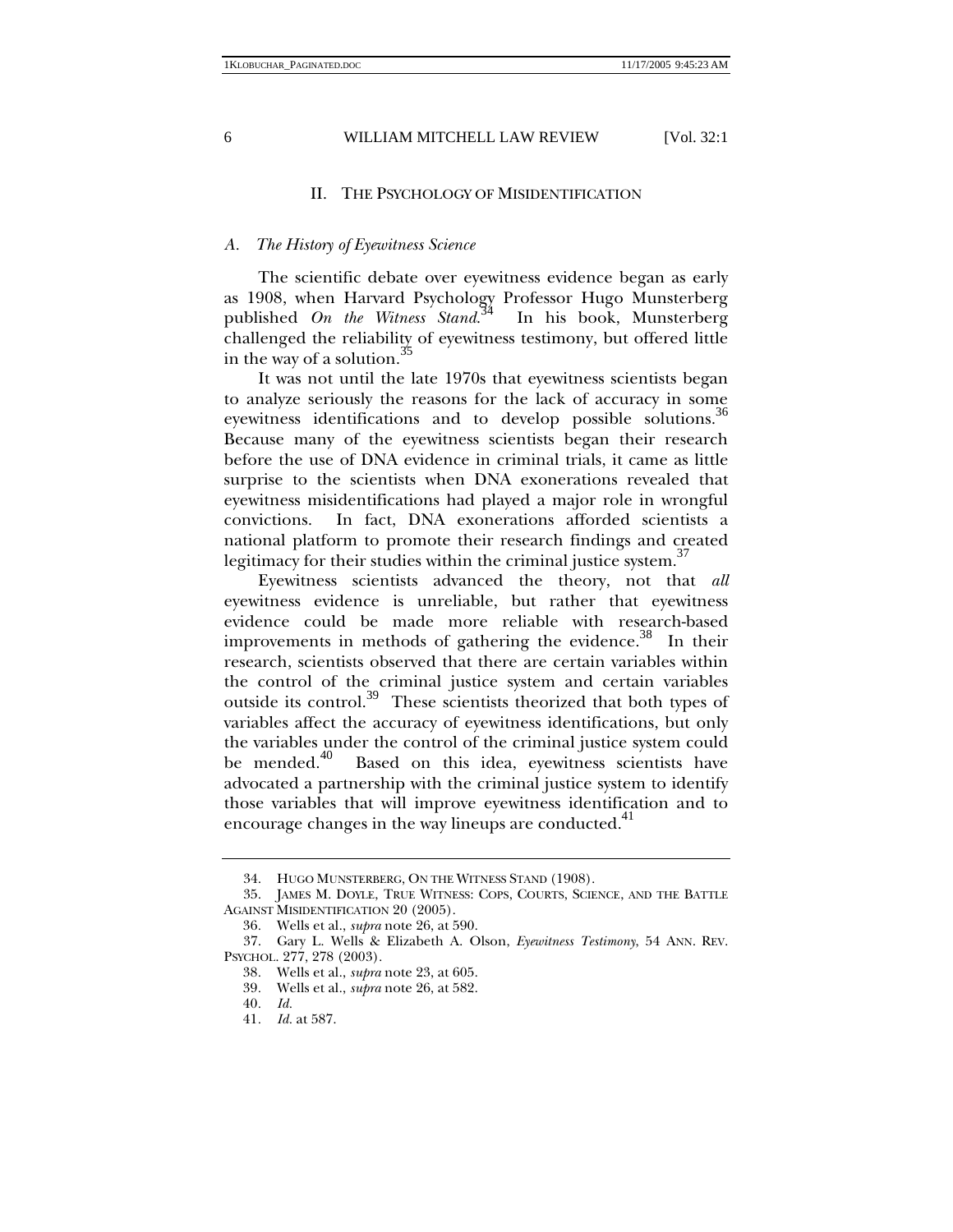Scientists have long argued that by reforming the techniques we use to obtain eyewitness identifications, we are able to reduce the number of false identifications that occur.<sup>42</sup> Of the 1000 publications on eyewitness evidence written in the past twenty-six years, many are specifically aimed at the lineup procedures used within the criminal justice system. $43$  Before the late 1990s, however, there were no definitive guidelines on a national level for conducting lineups and photospreads.<sup>44</sup> Each attempt was beset with practical problems in implementation.<sup>45</sup> In 1998, eyewitness scientists, with a mandate from the American Psychology/Law Society and the American Psychological Association, published a best practices guideline for conducting lineups and photospreads for witnesses to crimes.46 This guideline, referred to as *The Wells White Paper*, examined the prevalence of mistaken identifications in wrongful convictions and set forth recommendations for reducing the risk of eyewitness misidentification. $47$ 

The federal government has also joined in the study of mistaken identification. In 1995, three years before the publication of *The Wells White Paper*, the National Institute of Justice, the research arm of the U.S. Department of Justice, reviewed the cases of individuals who had been exonerated with DNA evidence and published a report on its findings.48 Concluding that eyewitness misidentification played a major role in securing a conviction in 80% of the cases, then-U.S. Attorney General Janet Reno formed a working group to address the problem of eyewitness misidentification.

In 1999, the National Institute of Justice published a report to "explore the development of improved procedures for the collection and preservation of eyewitness evidence within the criminal justice system."50 The report officially recognized that by using the principles of science, eyewitness identification evidence

<sup>42.</sup> Wells, *supra* note 22, at 12.<br>43. Wells et al., *supra* note 26, *i*<br>44. Wells et al., *supra* note 23, 43*.* Wells et al., *supra* note 26, at 595.

<sup>44</sup>*.* Wells et al., *supra* note 23, at 609.

<sup>45</sup>*. Id.* at 612.

<sup>46</sup>*. Id.* at 603.

<sup>47</sup>*. Id.* at 627.

<sup>48</sup>*.* Wells et al., *supra* note 26, at 581.

<sup>49</sup>*. Id.* at 596.

 <sup>50.</sup> NAT'L INST. OF JUSTICE, EYEWITNESS EVIDENCE: A GUIDE FOR LAW ENFORCEMENT iii (1999).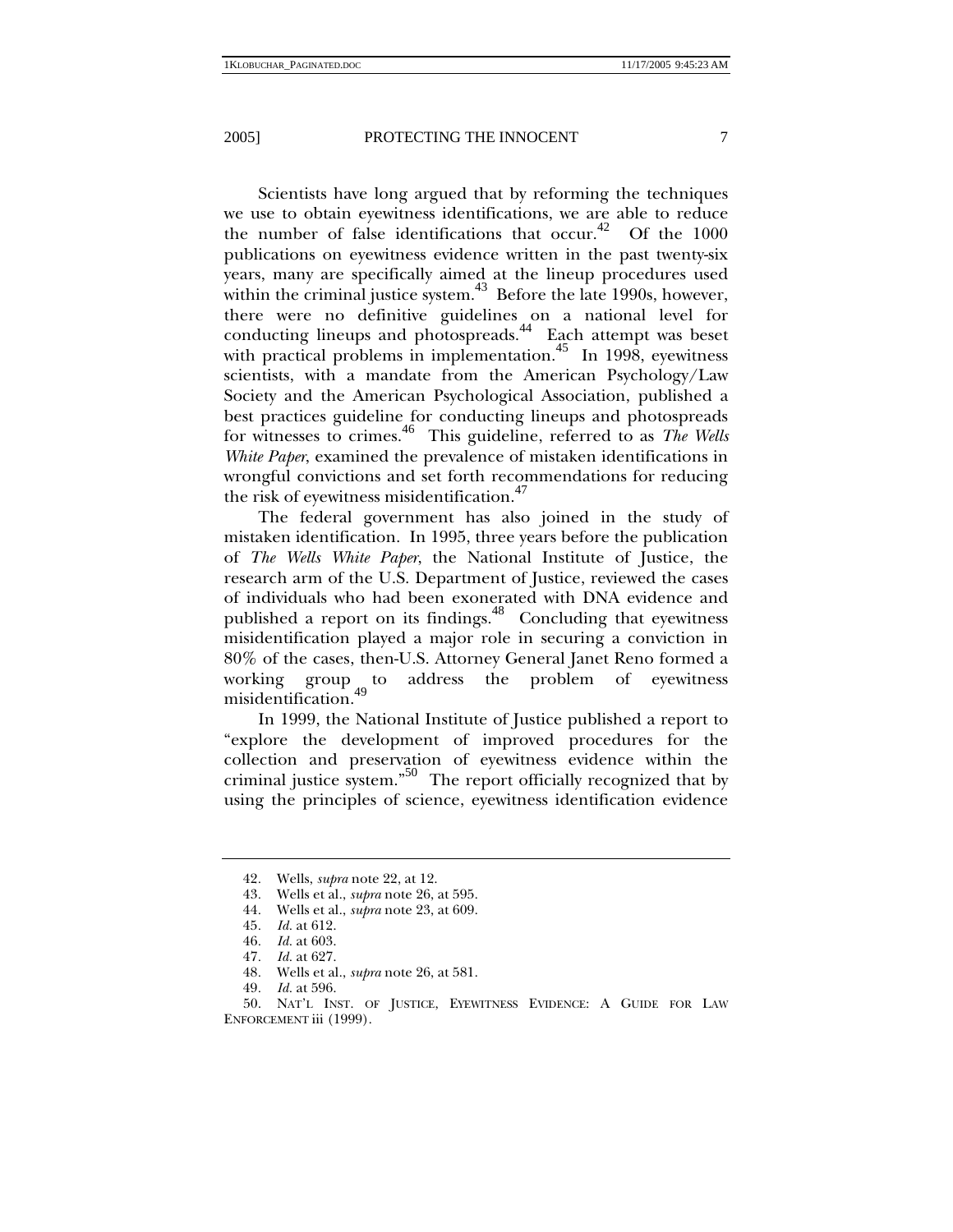could be improved and made more reliable.<sup>51</sup> The report set forth general recommendations to improve eyewitness identification evidence collection.<sup>52</sup>

## *B. Solutions—Five Procedures to Minimize Eyewitness Misidentification*

On the basis of the clinical studies, eyewitness researchers have coalesced around several specific improvements to increase the accuracy of eyewitness identifications. They include:

- the use of double-blind lineup administration;
- the documentation of the witness's statement of certainty at the time of identification;
- the effective use of fillers;
- the use of a cautionary instruction that the perpetrator might not be present in the lineup; and
- the sequential presentation of the lineup photographs.<sup>53</sup>

#### *1. Double-Blind Administration*

One change advocated by eyewitness scientists is the doubleblind administration of photographic lineups, where the individual administering the photographic lineup has no knowledge of the identity of the actual suspect and the eyewitness is told this fact. The root of this recommendation is the potential for suggestive procedures in lineup presentations. Suggestive procedures are those behaviors that are under the control of the lineup administrator and are likely to influence the eyewitness with regard to the identification.<sup>54</sup> An example of a suggestive procedure is one that indicates to the eyewitness, with unintentional or intentional verbal or physical cues, that the suspect is in the lineup and may even indicate which individual is the suspect.<sup>55</sup>

Scientific research indicates that suggestive procedures can have an impact both on the accuracy of the identification and on the witness's confidence in that identification.<sup>56</sup> With respect to accuracy, researchers have determined that suggestive procedures,

<sup>51</sup>*. Id.* at 3.

<sup>52</sup>*. Id.* at 29–38.

<sup>53</sup>*. See infra* Part II.1–5.

 <sup>54.</sup> CUTLER & PENROD, *supra* note 16, at 114.

<sup>55</sup>*. Id.* at 115.

<sup>56</sup>*. Id.* at 114.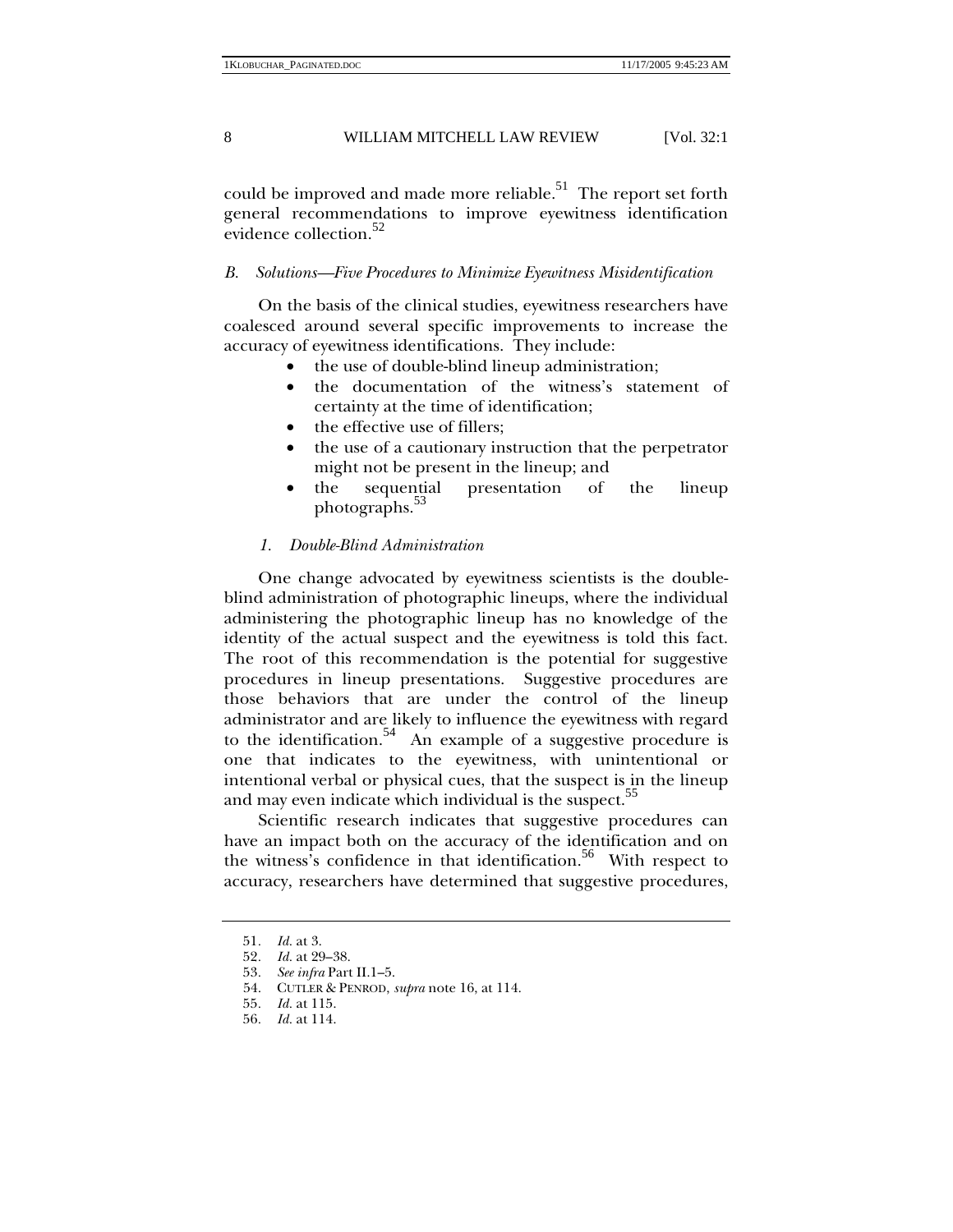including inadvertent cues by the lineup administrator, are a factor in increasing the likelihood of false identifications.<sup>37</sup>

With respect to witness confidence, eyewitness scientists have found that witnesses are subject to "confidence malleability," meaning that feedback by the administrator affects the level of confidence an eyewitness has in an identification.<sup>58</sup> Postidentification feedback may include nodding or statements such as "that's who we thought did it," on the one hand, or "are you sure you got a good look at the other photos?" on the other hand. Depending on the feedback received, eyewitnesses may become more or less confident about the identification they have made.<sup>59</sup> If the eyewitness picks the suspected culprit and receives positive feedback from the lineup administrator, the witness is more likely to feel confident about the selection. $60$  Ultimately, any influence on an eyewitness, whether intentional or unintentional, affects eyewitness certainty in identifying a perpetrator.<sup>61</sup>

By way of illustration, in one laboratory experiment, some eyewitnesses were given positive feedback after identifying a suspect. $62$  Following the lineup, eyewitnesses were asked about factors relating to certainty, including their opportunity to view the suspect, attention to the event itself, and time taken to make the identification. $^{63}$  The eyewitnesses who were given positive feedback were found to be more confident in all factors relating to making the identification. $64$  For example, they believed they had a better opportunity to view the suspect, paid more attention to the event itself, and took less time to make the identification.<sup>65</sup> Thus, feedback can dramatically affect the certainty with which an eyewitness makes an identification.<sup>66</sup>

The witness's confidence level, whether justified or unjustified, plays a significant role in the potential prosecution of the

<sup>57</sup>*. Id.*

<sup>58</sup>*.* Wells et al., *supra* note 23, at 624.

<sup>59</sup>*. Id.*

<sup>60</sup>*. Id.* at 628.

<sup>61</sup>*. Id.* at 624.

 <sup>62.</sup> Gary L. Wells & Amy Bradfield, "*Good, You Identified the Suspect": Feedback to Eyewitnesses Distorts Their Reports of the Witnessing Experience*, 83 J. APPLIED PSYCHOL. 360, 363 (1998).

<sup>63</sup>*. Id.*

<sup>64</sup>*. Id.* at 366.

<sup>65</sup>*. Id.*

<sup>66</sup>*. Id.*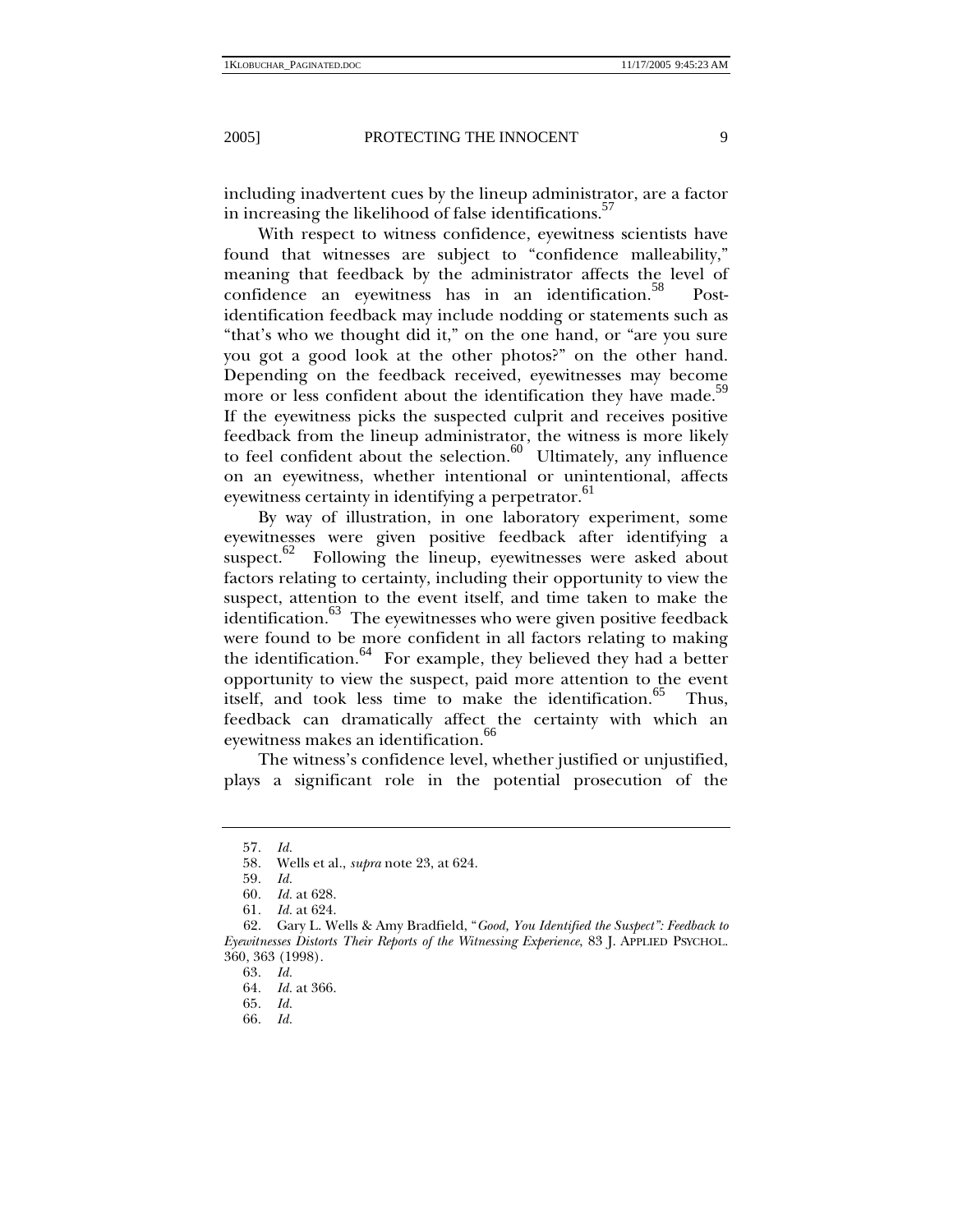individual picked out of the lineup. Researchers have long understood that the eyewitness's level of confidence does not correlate to the accuracy of the identification. $67$  In fact, the evidence has indicated that, even with a false identification, there can be a corollary high rate of certainty on the part of the eyewitness.<sup>68</sup> Eyewitnesses tend to convince themselves that the identification they have made is accurate, though it may not be. $69$ Nonetheless, studies conducted on the issue reveal that jurors rely on eyewitness confidence as an indicator of accuracy.<sup>70</sup> Researchers also have found that jurors tend to place less emphasis on other factors that affect eyewitness accuracy.<sup> $1$ </sup> Given that jurors strongly rely on eyewitness confidence, it is important for the criminal justice system to avoid influencing eyewitness certainty.<sup>72</sup>

Because of the potential for suggestion and its impact on accuracy and confidence, scientists recommend the use of a blind administrator when conducting a photographic lineup.<sup>73</sup> A blind administrator is unaware of the identity of the suspect or even whether the suspect is present in the lineup.<sup>74</sup> Under these circumstances, the administrator is less likely to give intentional or unintentional cues to the eyewitness and the witness's certainty is less likely to be affected.<sup>75</sup> In addition, the eyewitness should be instructed that the administrator does not know the identity of the suspect; hence the term "double-blind."<sup>76</sup> With this caution, it is believed that the eyewitness is less likely to look to the administrator for cues about whom to identify.<sup>77</sup> Double-blind administration can also help to minimize the occurrence of postidentification feedback, whether positive or negative, and its concomitant effect on the confidence level of an eyewitness.<sup>78</sup>

 <sup>67.</sup> Gary L. Wells et al., *The Confidence of Eyewitnesses in Their Identifications From Lineups*, 11 CURRENT DIRECTIONS PSYCHOL. SCI. 151, 151 (2002).

 <sup>68.</sup> CUTLER & PENROD, *supra* note 16, at 9.

<sup>69</sup>*. Id.*

<sup>70</sup>*.* Wells et al., *supra* note 23, at 620–21.

<sup>71</sup>*. Id.* at 623–24 (listing factors other than confidence that may affect eyewitness accuracy, such as disguises and biases).

<sup>72</sup>*. Id.* at 626–27.

<sup>73</sup>*. Id.* at 627–29.

<sup>74</sup>*. Id.* at 627.

<sup>75</sup>*. Id.* at 627–29. Cues can include both verbal and nonverbal behaviors, such as smiling. *Id.* at 628.

<sup>76</sup>*. Id.* at 629.

<sup>77</sup>*. Id.* at 630.

<sup>78</sup>*.* Wells et al., *supra* note 67, at 153.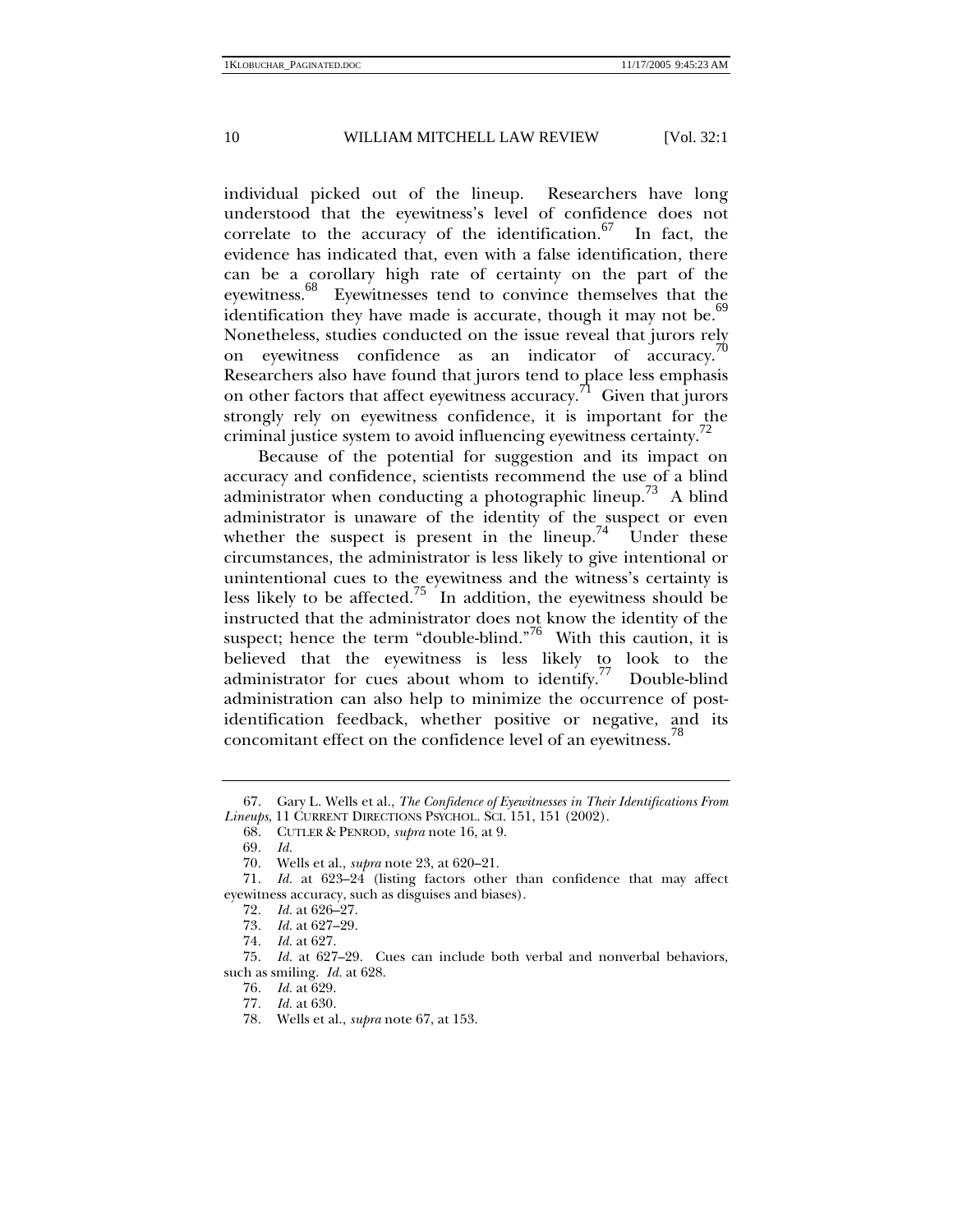## *2. Witness Statement of Certainty*

To minimize the distorting effect of confidence malleability, researchers further recommend that an eyewitness's statement of certainty be summarized by the investigator at the time of identification.<sup>79</sup> Researchers have found that confirming feedback, whether from an investigator or another witness, can overinflate the confidence level of the eyewitness, while playing no role in ensuring the accuracy of the identification made.<sup>80</sup> However, researchers contend that eyewitness confidence assessed at the time of the identification and absent any external influence can be useful in evaluating eyewitness identification accuracy.<sup>81</sup> Noting an eyewitness statement of certainty at the time of identification, when practiced in conjunction with double-blind administration, ensures that the fact finder in an eventual prosecution is able to judge the confidence of the eyewitness as it existed at the time of identification. $82$ 

## *3. Effective Use of Fillers*

A third recommendation for improvement in lineup administration to prevent false identifications is the effective use of fillers, or non-suspects used to fill out the lineup. Researchers have found that, while viewing a lineup, an eyewitness employs a relative judgment process.<sup>83</sup> If the perpetrator is absent from the lineup, the eyewitness will tend to select the person that, relative to the other fillers, most closely resembles his or her memory of the perpetrator.  $^{84}_{\circ}$  Consequently, the lineup becomes a process of Consequently, the lineup becomes a process of elimination.<sup>85</sup>

Studies have demonstrated that mistaken identifications can occur because an innocent individual resembles the witness's memory of the perpetrator more than the other members of the lineup do.<sup>86</sup> Because of the resemblance, eyewitnesses are more likely to select the innocent individual using the relative judgment

<sup>79</sup>*. Id.*

<sup>80</sup>*. Id.*

<sup>81</sup>*. Id.*

<sup>82</sup>*.* Wells et al., *supra* note 23, at 635–36.

<sup>83</sup>*.* Wells, *supra* note 22, at 14.

<sup>84</sup>*. Id.*

<sup>85</sup>*. Id.*

<sup>86</sup>*. Id.*; Wells et al., *supra* note 23, at 632.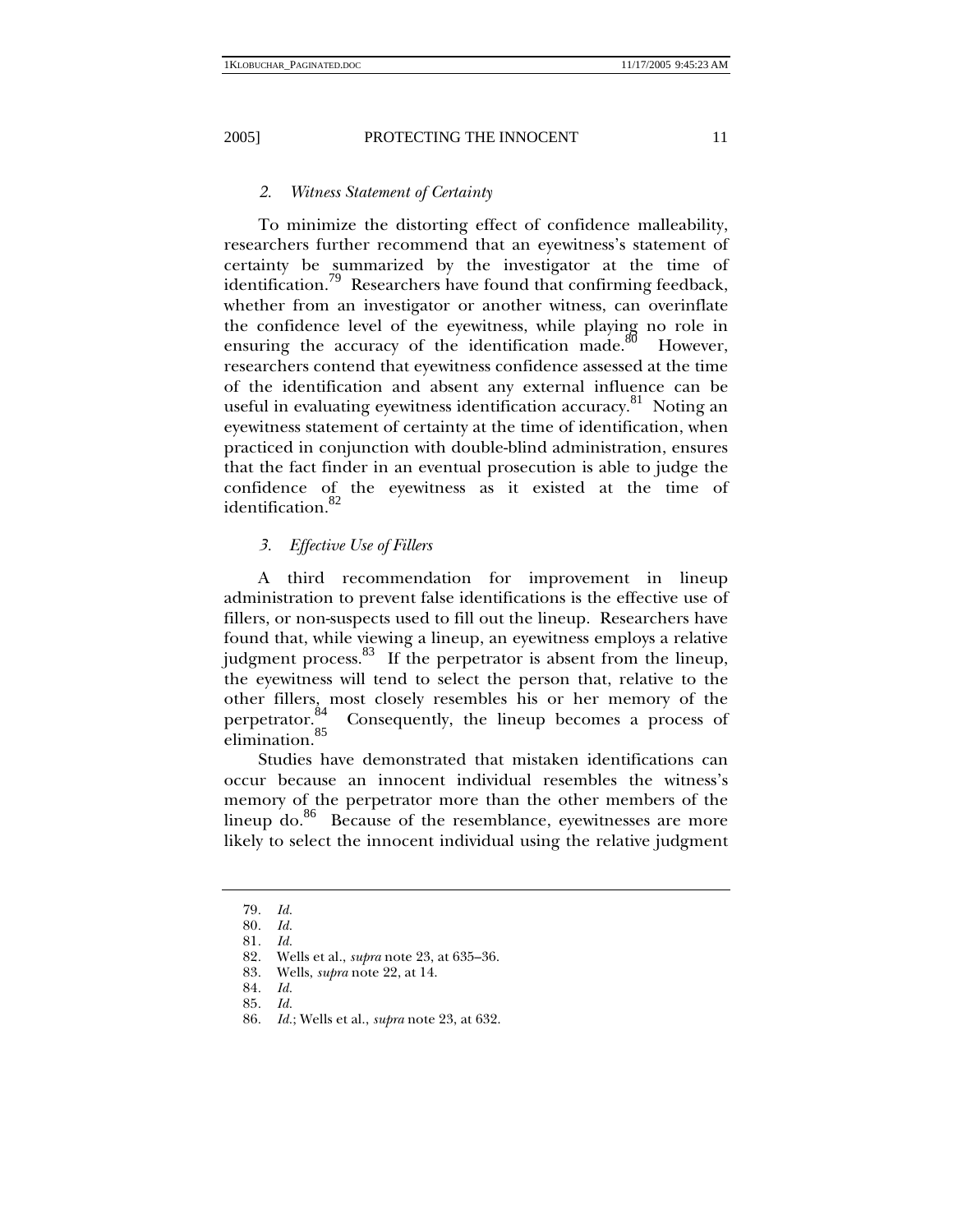process.<sup>87</sup> When the police have caught the correct individual and included that person in the lineup, the relative judgment process does not skew the results.<sup>88</sup> By contrast, if an innocent person becomes the suspect and closely resembles the true perpetrator, the eyewitness is more likely to choose that innocent individual than to decide that no one in the lineup is the perpetrator.<sup>89</sup>

Researchers recommend that, in assembling the lineup, the fillers used should resemble the description given by eyewitnesses at least as much as the suspect does.<sup>90</sup> If the suspected culprit does not match the eyewitness's description, then some of the fillers should be similar to the suspect and others similar to the description of the suspect given by the eyewitness.<sup>91</sup> The most important goal of this recommendation is that the suspect should not stand out relative to the fillers.<sup>92</sup> Through the effective use of fillers, investigators can combat the tendency of the relative judgment process to result in false identifications.

## *4. Cautionary Instruction*

Prior to the presentation of lineup photographs, scientists recommend that the eyewitness be given a cautionary instruction that the perpetrator may or may not be included in the photo array.<sup>93</sup> Central to this recommendation is the relative judgment process, by which the eyewitness tends to compare those individuals present in the lineup and identify the one who most closely resembles the perpetrator.<sup>94</sup>

The benefit of the cautionary instruction was demonstrated in an experiment using target-present and target-absent lineups. Rather than a cautionary instruction, witnesses were given a biased instruction, suggesting that the perpetrator was in the lineup.<sup>95</sup> With the biased instruction, the test subjects were more willing to choose an individual—any individual—from the lineup, rather

<sup>87</sup>*.* Wells, *supra* note 22, at 14.

<sup>88</sup>*. Id.*

<sup>89</sup>*. Id.*

<sup>90</sup>*. Id.*

<sup>91</sup>*.* Wells et al., *supra* note 23, at 632.

<sup>92</sup>*. Id.* at 630.

<sup>93</sup>*. Id.* at 615.

<sup>94</sup>*. Id.* at 613.

 <sup>95.</sup> Nancy M. Steblay, *Social Influence in Eyewitness Recall: A Meta-Analytic Review of Lineup Instruction Effects*, 21 LAW & HUM. BEHAV. 283, 294 (1997).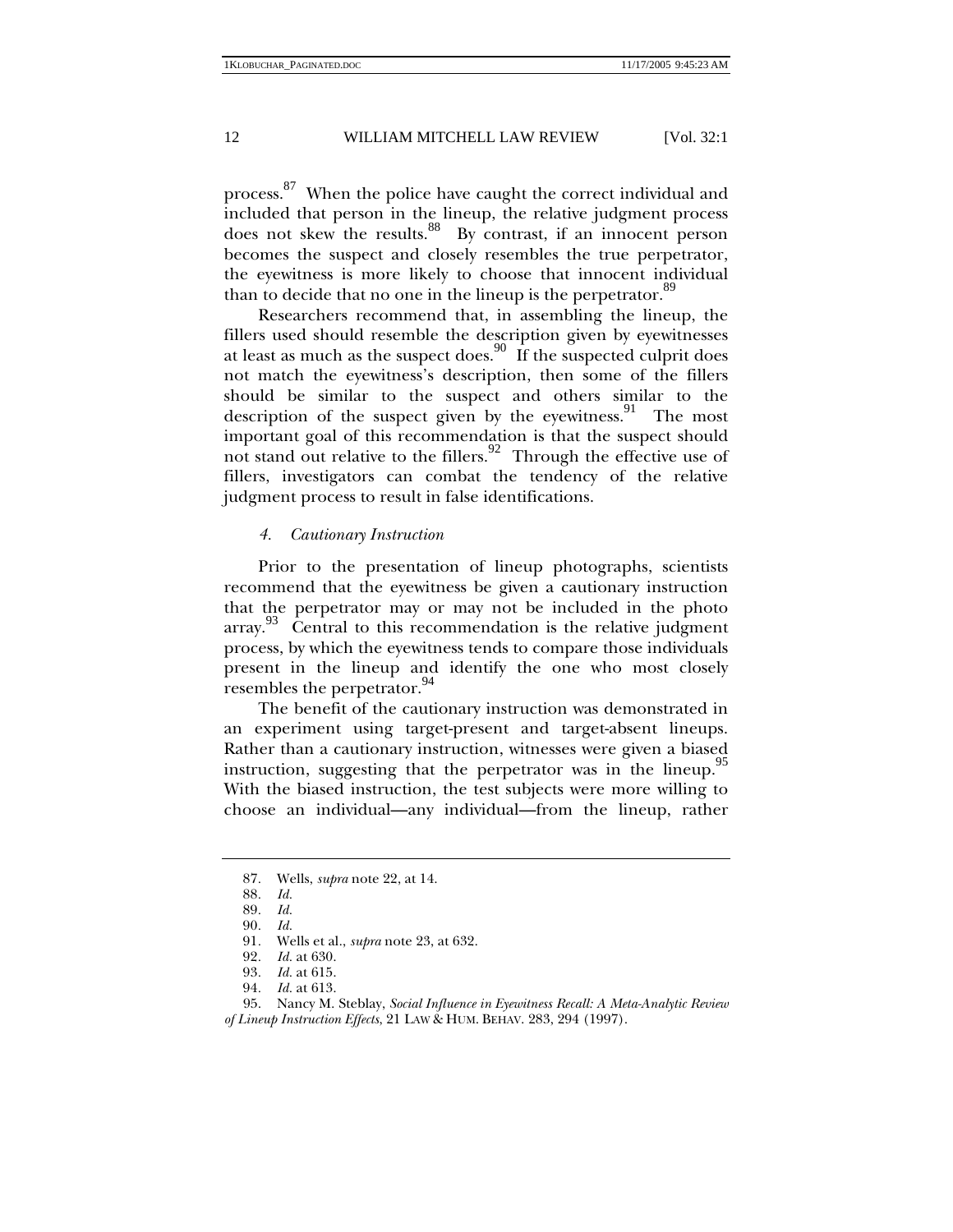than make no choice at all.<sup>96</sup> Where the target was, in fact, present in the lineup, this unsurprisingly resulted in more correct choices.97 In the target-absent lineups, however, the biased instruction resulted in more false identifications.<sup>98</sup> This same result was found at significant levels with merely the subtle bias of omitting an option to reject the lineup, without an express statement that the perpetrator was present.<sup>9</sup>

Scientists have demonstrated that eyewitnesses are just as likely to correctly identify a culprit from a lineup when the witness is warned that the culprit may not be present as compared to times when the witness is not so warned.<sup>100</sup> By instructing the eyewitness that the perpetrator may or may not be present, however, both the tendency for the eyewitness to use the relative judgment process and the likelihood of a false identification is reduced.<sup>101</sup> Giving a cautionary instruction, in effect, legitimizes a "no choice" selection for the eyewitness who might otherwise select the individual who most closely resembles the perpetrator.<sup>102</sup> If the perpetrator is absent, because the suspect in the lineup is actually an innocent person, the use of a cautionary instruction thus lessens the chance of a mistaken eyewitness identification.<sup>103</sup>

*5. Sequential Presentation* 

The final suggested improvement is the sequential presentation of lineup photospreads. Traditionally, lineups are conducted simultaneously.<sup>104</sup> That is, the eyewitness views the suspect and the fillers all at once and attempts to identify the perpetrator.<sup>105</sup> According to researchers, however, the relative judgment process often causes eyewitnesses to use a process of elimination when evaluating a simultaneous lineup.<sup>106</sup> The witness examines the six photographs and chooses that which most closely resembles the perpetrator. When the real perpetrator is absent

103*. Id.*

<sup>96</sup>*. Id.*

<sup>97</sup>*. Id.*

<sup>98</sup>*. Id.*

<sup>99</sup>*. Id.* at 296.

<sup>100</sup>*.* Wells et al., *supra* note 23, at 615.

<sup>101</sup>*. Id.*

<sup>102</sup>*.* Wells, *supra* note 22, at 14.

 <sup>104.</sup> CUTLER & PENROD, *supra* note 16, at 127.

<sup>105</sup>*. Id.* 106*.* Wells et al., *supra* note 23, at 617.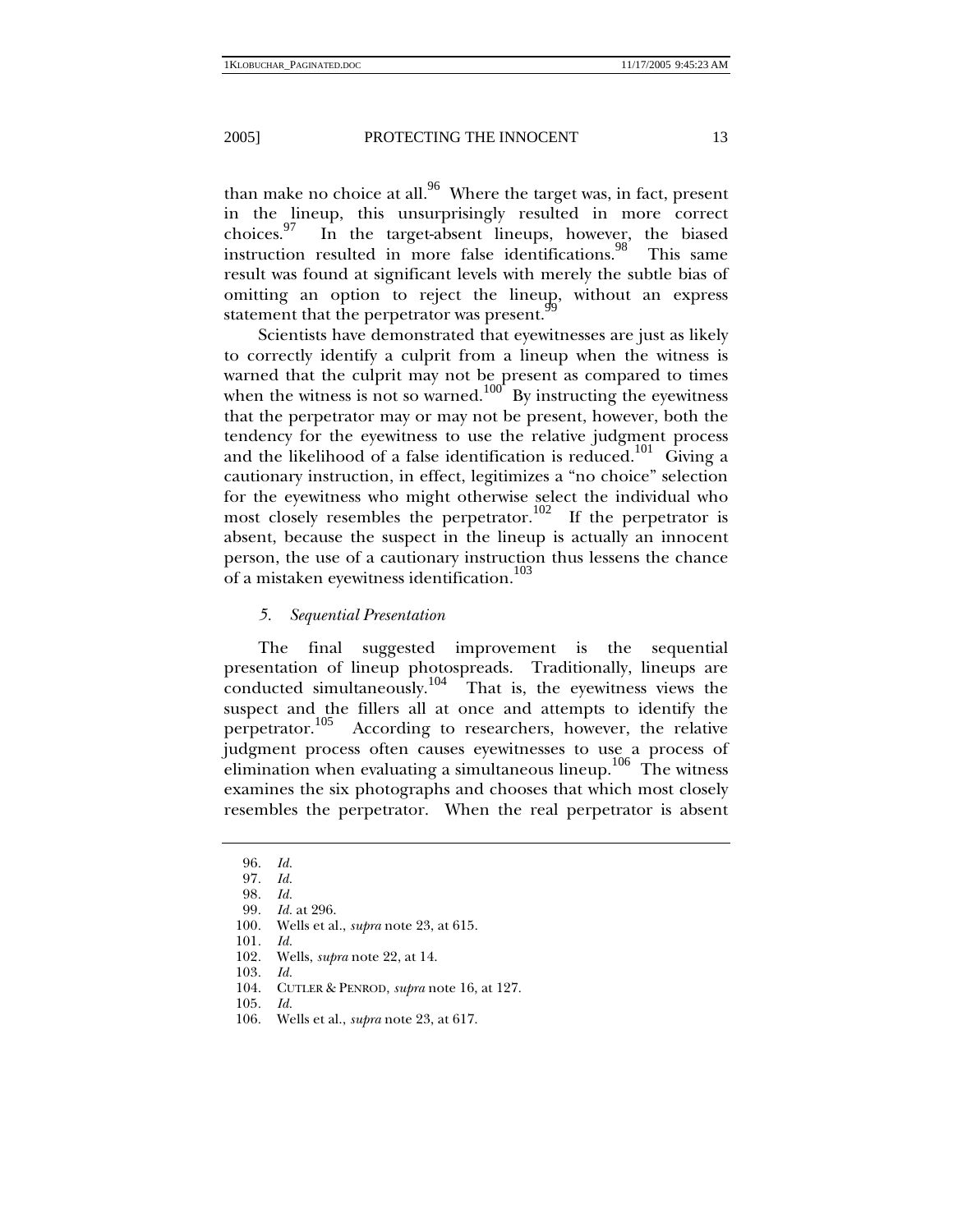from the lineup, false identifications result.<sup>107</sup>

In a sequential presentation, the eyewitness is shown one individual at a time instead of all the photographs at once.<sup>108</sup> According to researchers, an eyewitness is more likely to use an "absolute judgment" rather than relative judgment process in a sequential lineup and is therefore less likely to make a false identification.<sup>109</sup> The sequential presentation prevents the The sequential presentation prevents the eyewitness from performing a process of elimination, because no two photographs can be viewed together to judge which is relatively more like the perpetrator.<sup>110</sup> Using the absolute judgment process, the eyewitness must compare his or her memory of the perpetrator independently to each individual in the lineup. $111$ 

One study evaluating the use of sequential versus simultaneous presentation found that, when the perpetrator was present in the lineup, using the sequential lineup procedure did not significantly reduce the correct identification rate compared to the simultaneous procedure.<sup>112</sup> When the perpetrator was absent from the lineup, the sequential presentation method caused the rate of misidentification of 17%, whereas the rate of misidentification for the simultaneous method was  $43\%$ , resulting in a difference of  $26\%$ .<sup>113</sup> Research thus has demonstrated that the use of a Research thus has demonstrated that the use of a sequential lineup may reduce the likelihood of false identification without impairing accurate identifications.<sup>114</sup>

Researchers believe that the benefit in reduced misidentifications from the use of a sequential lineup presentation is only realized if the other changes are also employed.<sup>115</sup> In other words, each improvement in the identification process could be adopted independently, but the addition of the sequential presentation recommendation, though very important to reduce the number of false identifications, is only useful if the other changes are adopted as well.<sup>116</sup> Without the adoption of blind administration, for instance, the eyewitness may be more

<sup>107</sup>*. Id.*

 <sup>108.</sup> CUTLER & PENROD, *supra* note 16, at 128.

<sup>109</sup>*.* Wells et al., *supra* note 23, at 617.

<sup>110</sup>*. Id.*

<sup>111</sup>*. Id.*

<sup>112</sup>*.* Wells et al., *supra* note 26, at 586.

<sup>113</sup>*. Id.*

<sup>114</sup>*. Id.*

<sup>115</sup>*.* Wells et al., *supra* note 23, at 639–41.

<sup>116</sup>*. Id.* at 639–40.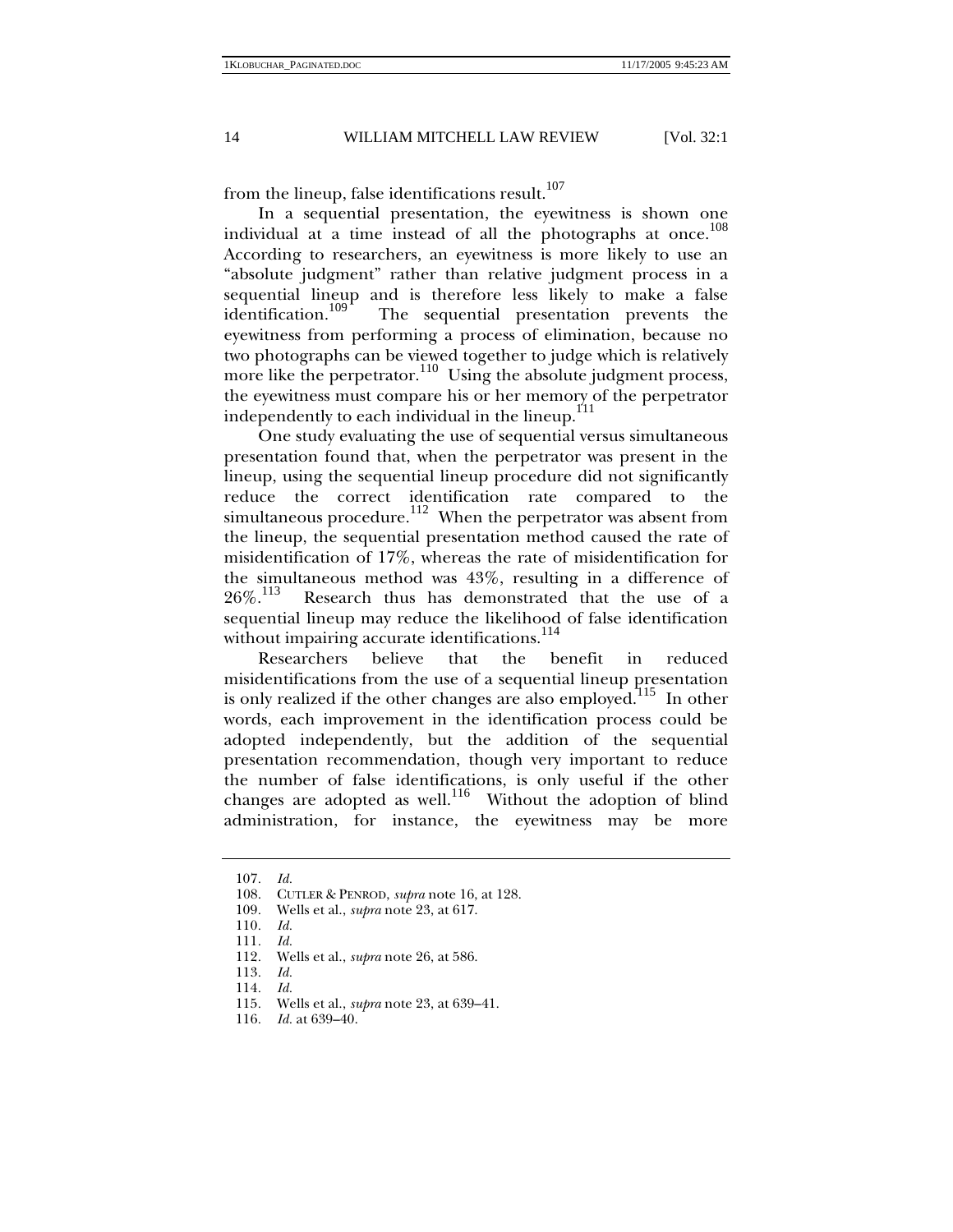susceptible to a lineup administrator's cues during a sequential presentation because, with only one photo being shown at a time, the administrator knows exactly which photo is being viewed by the eyewitness at any given moment.<sup>117</sup>

## III. MOVEMENT TOWARD CHANGE

During the last five years, the increased awareness of the problem of misidentification, combined with the growing knowledge of improved techniques, has led to a slow move toward making these advancements across the country. New Jersey was the first—and thus far the only—state to adopt mandatory guidelines regarding eyewitness lineups.<sup>118</sup>

Leading up to the implementation of improvements in eyewitness identification procedures, a series of reports had been published about the existence of race discrimination in the New Jersey criminal justice system.<sup>119</sup> In the midst of that discussion, the New Jersey Supreme Court decided *New Jersey v. Cromedy.*<sup>120</sup> In *Cromedy*, a white female college student had been raped by an African-American man.<sup>121</sup> Approximately eight months after the attack, the student saw the defendant while walking across the street from him and identified him as her attacker.<sup>122</sup> At trial, the prosecution relied on the victim's identification of the defendant, and no corroborating forensic evidence was offered.<sup>123</sup>

On appeal, the New Jersey Supreme Court held that the jury should have been instructed on cross-racial identification evidence, because of the fallibility of such identifications and the lack of corroborating evidence to support the victim's identification of Cromedy.<sup>124</sup> The supreme court reversed Cromedy's conviction and remanded the case for a new trial.<sup>125</sup> Before retrial, however, a

<sup>117</sup>*. Id.* at 627–29, 640.

<sup>118</sup>*. See* Memorandum from the Office of the Attorney Gen., Dep't of Law and Pub. Safety, State of N.J. to all County Prosecutors, Police Chiefs, and Law Enforcement Chief Executives, Attorney General Guidelines for Preparing and Conducting Photo and Live Lineup Identification Procedures (Apr. 18, 2001) [hereinafter State of New Jersey] (on file with author).

 <sup>119.</sup> DOYLE, *supra* note 35, at 192.

 <sup>120. 727</sup> A.2d 457 (N.J. 1999).

<sup>121</sup>*. Id.* at 459.

<sup>122</sup>*. Id.*

<sup>123</sup>*. Id.* at 460.

<sup>124</sup>*. Id.* at 467.

<sup>125</sup>*. Id.* at 468.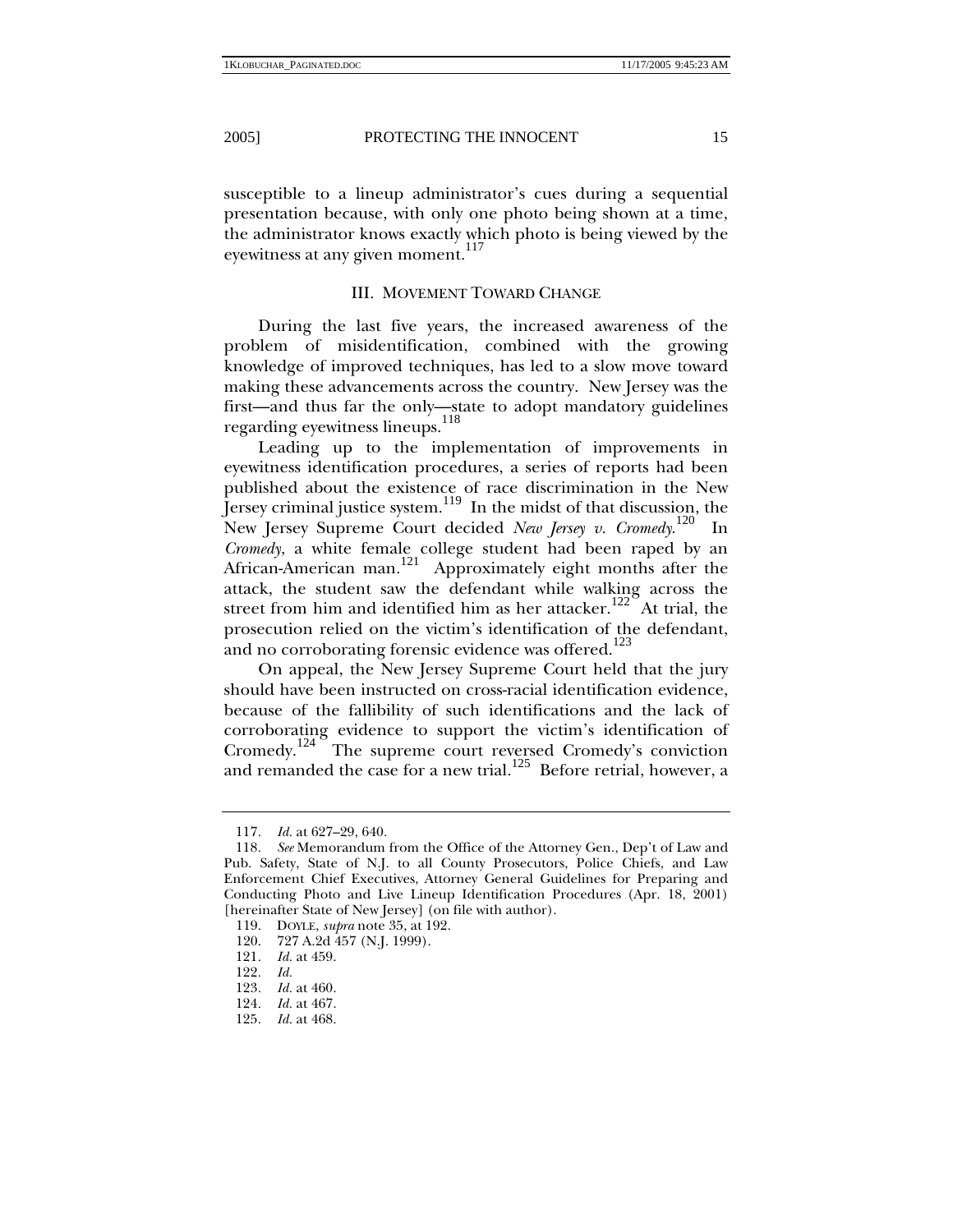DNA test of the biological evidence collected in the crime exonerated the defendant.<sup>126</sup>

In the aftermath of *Cromedy*, New Jersey Attorney General John Farmer was faced with a criminal justice system that lacked credibility.<sup>127</sup> One of his deputies was aware of the work done by psychologists on eyewitness misidentification, $128$  and the attorney general's office invited eyewitness scientist Professor Gary Wells to discuss the topic with New Jersey prosecutors and law enforcement<br>personnel.<sup>129</sup> Though reception to the idea of change was Though reception to the idea of change was lukewarm, Attorney General Farmer developed guidelines for conducting lineups that went beyond the National Institute of Justice suggested techniques.<sup>130</sup> Due to the unique authority of the attorney general in that state, Farmer was able to implement mandatory guidelines applicable to all prosecutors and law enforcement throughout the state.<sup>131</sup> Thus, in 2001, New Jersey became the first state to uniformly put into practice improved guidelines for conducting lineup procedures.<sup>132</sup>

Following New Jersey's lead, several states have taken steps to explore the implementation of the new protocols in their own jurisdictions. Illinois Governor George H. Ryan's Commission on Capital Punishment, appointed to determine what reforms, if any, would ensure the justness and accuracy of that state's capital punishment system, recommended in 2002 that eyewitness identification reforms be adopted.<sup>133</sup> The North Carolina Actual Innocence Commission developed recommendations in 2003 for that state's law enforcement that include a detailed protocol for conducting eyewitness lineups. $134$  Just this year, the Avery Task Force published similar recommendations for Wisconsin law enforcement,<sup>135</sup> and, directed by the Virginia General Assembly,

 <sup>126.</sup> Ronald Smothers, *DNA Tests Free Man After 6 Years; Had Been Convicted in Rape of Student*, N.Y. TIMES, Dec. 15, 1999, at B6.

 <sup>127.</sup> DOYLE, *supra* note 35, at 192–93.

<sup>128.</sup> *Id.* at 193.<br>199 *Id.* 

<sup>129</sup>*. Id.*

<sup>130</sup>*. Id.*

<sup>131</sup>*. Id.*

<sup>132</sup>*. See* State of New Jersey, *supra* note 118.

 <sup>133.</sup> STATE OF ILL., REPORT OF THE GOVERNOR'S COMM'N ON CAPITAL PUNISHMENT i, 31–40 (2002).

 <sup>134.</sup> N.C. ACTUAL INNOCENCE COMM'N, RECOMMENDATIONS FOR EYEWITNESS IDENTIFICATION 1–6 (2003).

 <sup>135.</sup> AVERY TASK FORCE, EYEWITNESS IDENTIFICATION PROCEDURE RECOMMENDATIONS 1–8 (2005).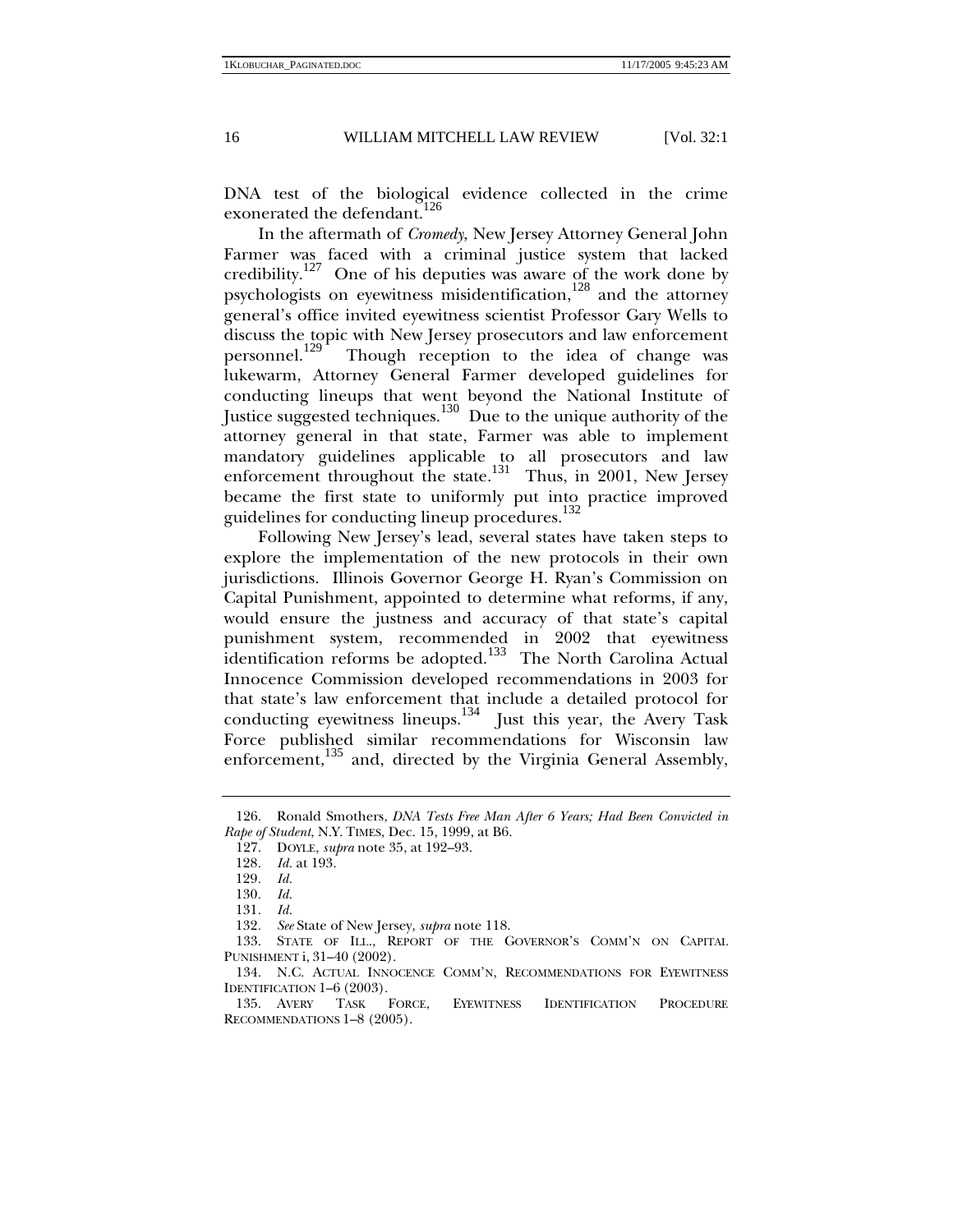the Virginia State Crime Commission made recommendations to improve the procedures for conducting lineups in the Commonwealth of Virginia.<sup>136</sup>

## IV. HENNEPIN COUNTY PILOT PROJECT

Although mistaken eyewitness identifications have not been a notable problem in Minnesota, there has nonetheless been growing concern about the wrongful convictions uncovered elsewhere in the nation, as well as growing awareness of what psychological research says about the limits of traditional lineup procedures.

In 2001 the Hennepin County Attorney's Office initiated a DNA review project to identify and examine criminal convictions prior to 1991, when DNA analysis of evidence became common, to determine whether DNA testing could possibly exonerate any of the defendants. The review focuses on murder, attempted murder and sexual assault cases. While the review is ongoing, to date it has uncovered no cases where DNA testing would provide critical new evidence. This may be due, in part, to Minnesota statutes that liberally allow judicial postconviction review of DNA and other evidence on a defendant's petition.<sup>137</sup>

In neighboring Ramsey County, County Attorney Susan Gaertner's review of DNA cases resulted in only one exoneration for a rape conviction.<sup>138</sup> In that case, the victim identified David Sutherlin from a photograph as her attacker.<sup>139</sup> In court, the victim testified that Sutherlin "resembled" the man who raped her, but did not conclusively identify him as the rapist.<sup>140</sup> Nevertheless, based on the victim's identification, Sutherlin was convicted and sentenced to forty-three months for the rape.<sup>141</sup> In 2002, a DNA test was conducted on biological evidence collected from the victim, and the test determined that Sutherlin could not have been the rapist.<sup>142</sup> The evidence matched another individual, who also

 <sup>136.</sup> VA. STATE CRIME COMM'N, MISTAKEN EYEWITNESS IDENTIFICATION, H. 79–40, 1st session, at 1, 14–15 (2005).

<sup>137</sup>*. See* MINN. STAT. § 590.01 (2004).

 <sup>138.</sup> Paul Gustafson, *DNA Exonerates Man Convicted of '85 Rape*, STAR TRIB. (Minneapolis-St. Paul), Nov. 14, 2002, at 1A.

<sup>139</sup>*.* State v. Sutherlin, 393 N.W.2d 394, 395 (Minn. Ct. App. 1986).

<sup>140</sup>*. Id.*

<sup>141</sup>*. Id.* at 397.

 <sup>142.</sup> Gustafson, *supra* note 138, at 1A.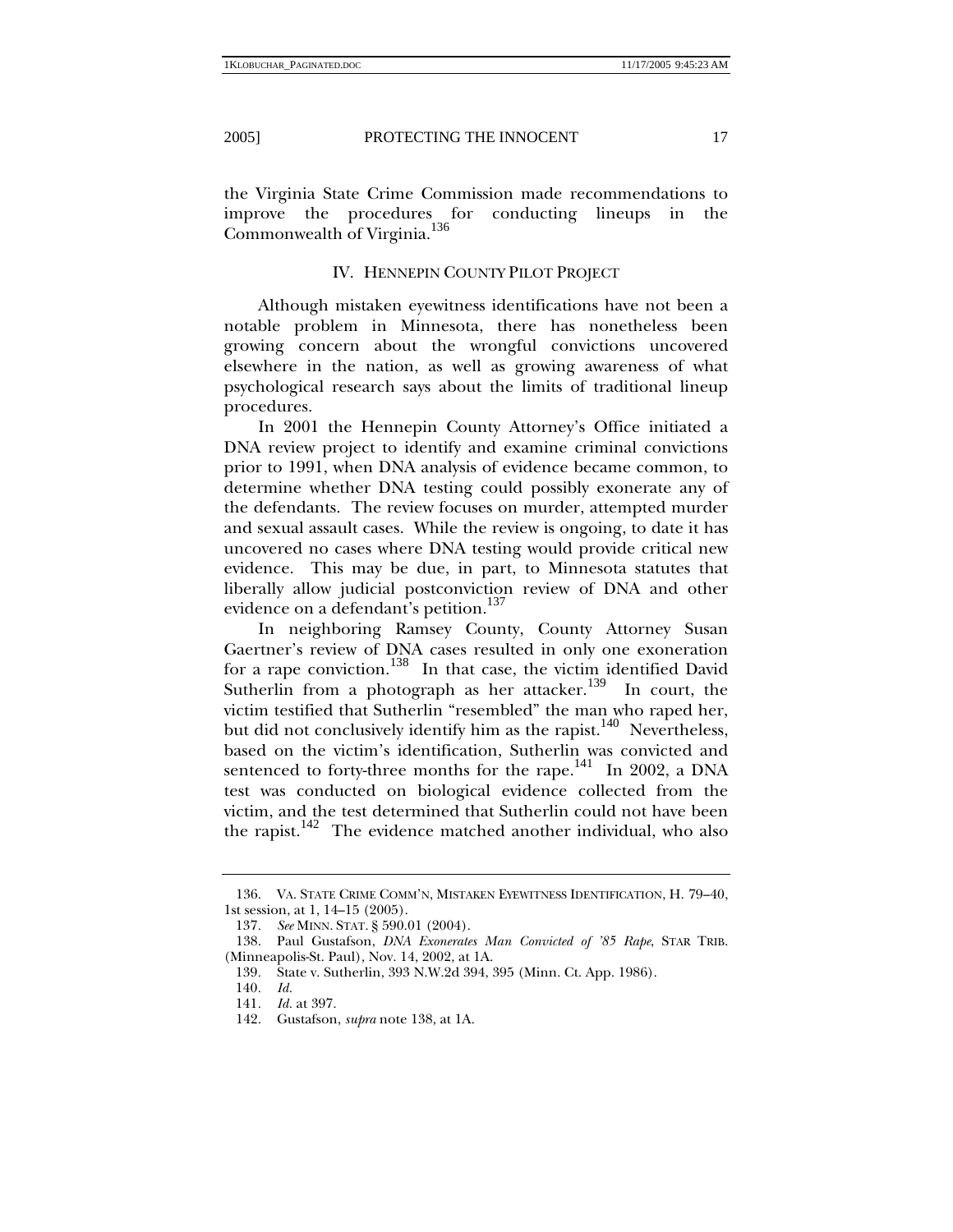fit the description given by the victim.<sup>143</sup> Unfortunately, because the statute of limitations had run, the actual culprit could not be charged in the case, and Sutherlin remained incarcerated for an unrelated double homicide.<sup>144</sup>

One "close call" in a Hennepin County rape case also sounded a warning bell that traditional lineup procedures could result in a mistaken identification. In October 2000 a young woman was raped in her suburban Minneapolis apartment by a man wearing a Halloween mask.<sup>145</sup> Because the mask came off briefly during the attack, the victim was able to give the police a good description of her assailant.<sup>146</sup> Police soon located a suspect and the victim positively identified him in a traditional photo lineup.<sup>147</sup> The suspect was then charged.  $^{148}$ 

Because there were some inconsistencies in the evidence, police continued their investigation.<sup>149</sup> They eventually located another man who closely resembled the description of the suspect and who lived in the same apartment complex as the victim.<sup>150</sup> His palm print also matched one found at the crime scene.<sup>151</sup> Charges were dismissed against the initial suspect who the victim identified from the lineup and the new suspect, Richard Luers, was charged.<sup>152</sup> DNA evidence ultimately tied Luers to two other unsolved rapes, as well as the October 2000 assault.<sup>153</sup> He was convicted of all three crimes and sentenced to a lengthy prison term. $^{154}$ 

This real-life example from Hennepin County is a pointed reminder that when the wrong individual is identified in a lineup, not only does an innocent person get wrongly accused, but the real criminal gets to remain free. This is a serious concern for police and prosecutors. When there are stronger eyewitness identifications, the right person is more likely to be arrested and

<sup>143</sup>*. Id.*

<sup>144</sup>*. Id*.

 <sup>145.</sup> Amy Klobuchar & Scott Knight, *New Lineup Procedures Can Reduce Eyewitness Mistakes*, STAR TRIB. (Minneapolis-St. Paul), Jan. 12, 2005, at 11A.

<sup>146</sup>*. Id*.

<sup>147</sup>*. Id*.

<sup>148</sup>*. Id.*

<sup>149</sup>*. Id*.

<sup>150</sup>*. Id*.

<sup>151</sup>*. Id*.

<sup>152</sup>*. Id*.

<sup>153</sup>*. Id*.

<sup>154</sup>*. Id.*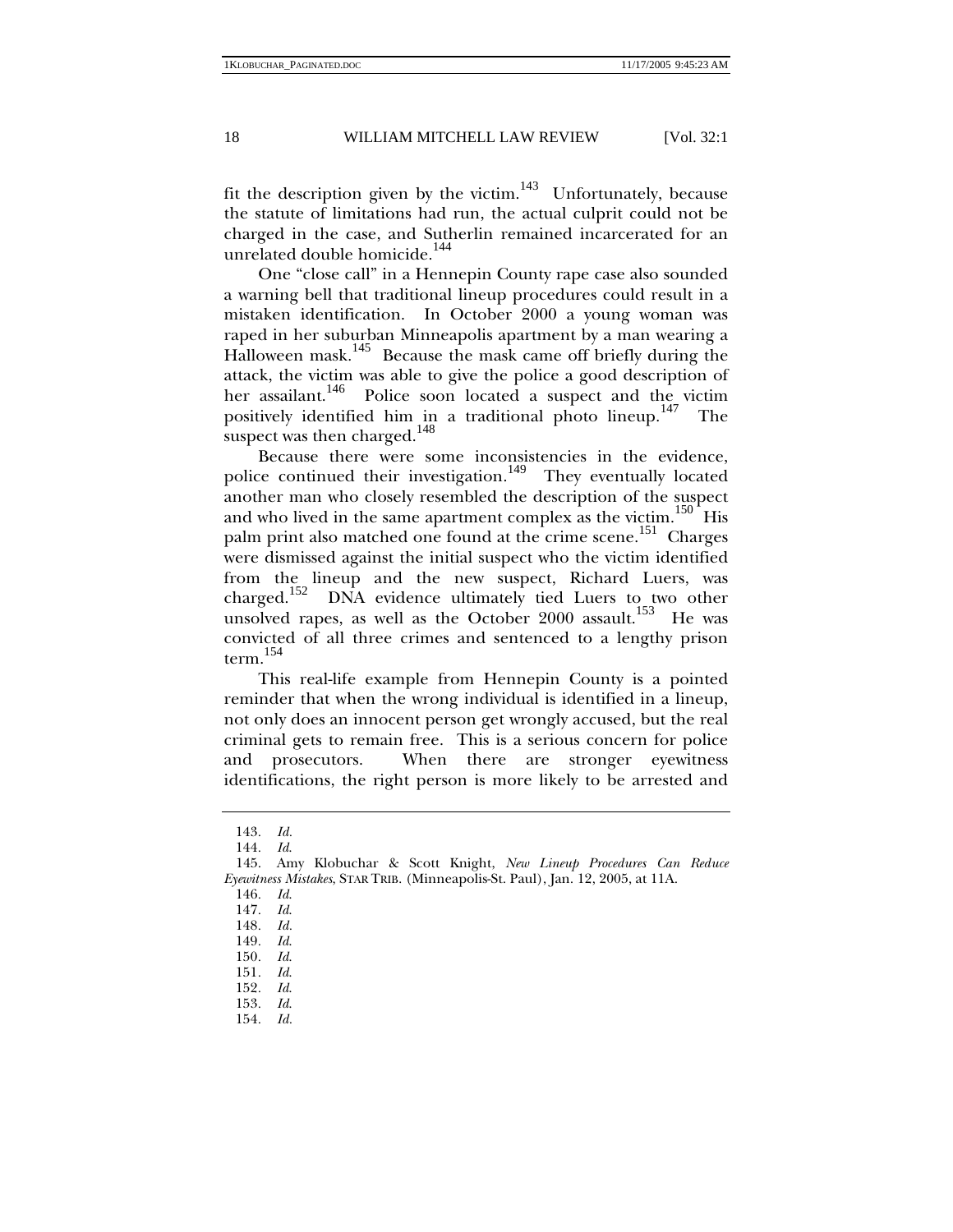convicted for the crime.

In the interest of justice, the Hennepin County Attorney's Office decided in 2003 that it was time to improve eyewitness identifications by adopting a new lineup protocol that would minimize the risk of mistaken identifications and would be workable for local police.<sup>155</sup>

With a total population of more than 1.1 million residents, Hennepin County includes Minneapolis and several dozen suburban communities. The initial participating agencies were from Minneapolis (approximate population 380,000) and three suburban communities—two larger (Bloomington, approximate population 86,000, and Minnetonka, approximate population 52,000), and one smaller (New Hope, approximate population 21,000).

In the fall of 2003, the Hennepin County Attorney's Office and the four police agencies designed the new lineup protocol. Prosecutors reviewed a number of academic publications and U.S. Department of Justice technical working papers on eyewitness identification procedures. Prosecutors also consulted with a leading researcher, Professor Gary Wells of Iowa State University, and with several other jurisdictions around the country that were contemplating similar programs.

*A. The Protocol* 

The new Hennepin County protocol includes all five procedures discussed in this article: the effective use of fillers, the cautionary instruction, the documentation of confidence statements, the use of double-blind administration, and sequential presentation.<sup>156</sup> Of these, the first three were already in place prior to the pilot study.<sup>157</sup> Specifically, investigators were instructed as follows:

 <sup>155.</sup> Memorandum from Paul Scoggin, Managing Attorney, Violent Crimes Division, Hennepin County Attorney's Office to the Investigators/Detectives, Minneapolis (Central Investigation Division), Bloomington, Minnetonka, and New Hope Police Departments on Pilot Program for the Sequential Identification Process Memorandum 1 (Oct. 27, 2003) (on file with the *William Mitchell Law Review*).

<sup>156</sup>*. Id*.

 <sup>157.</sup> Memorandum from Nancy Steblay, Augsburg College, on Hennepin County Blind-Sequential Lineup Pilot Program: Preliminary Findings (Mar. 28, 2005) (on file with the *William Mitchell Law Review*).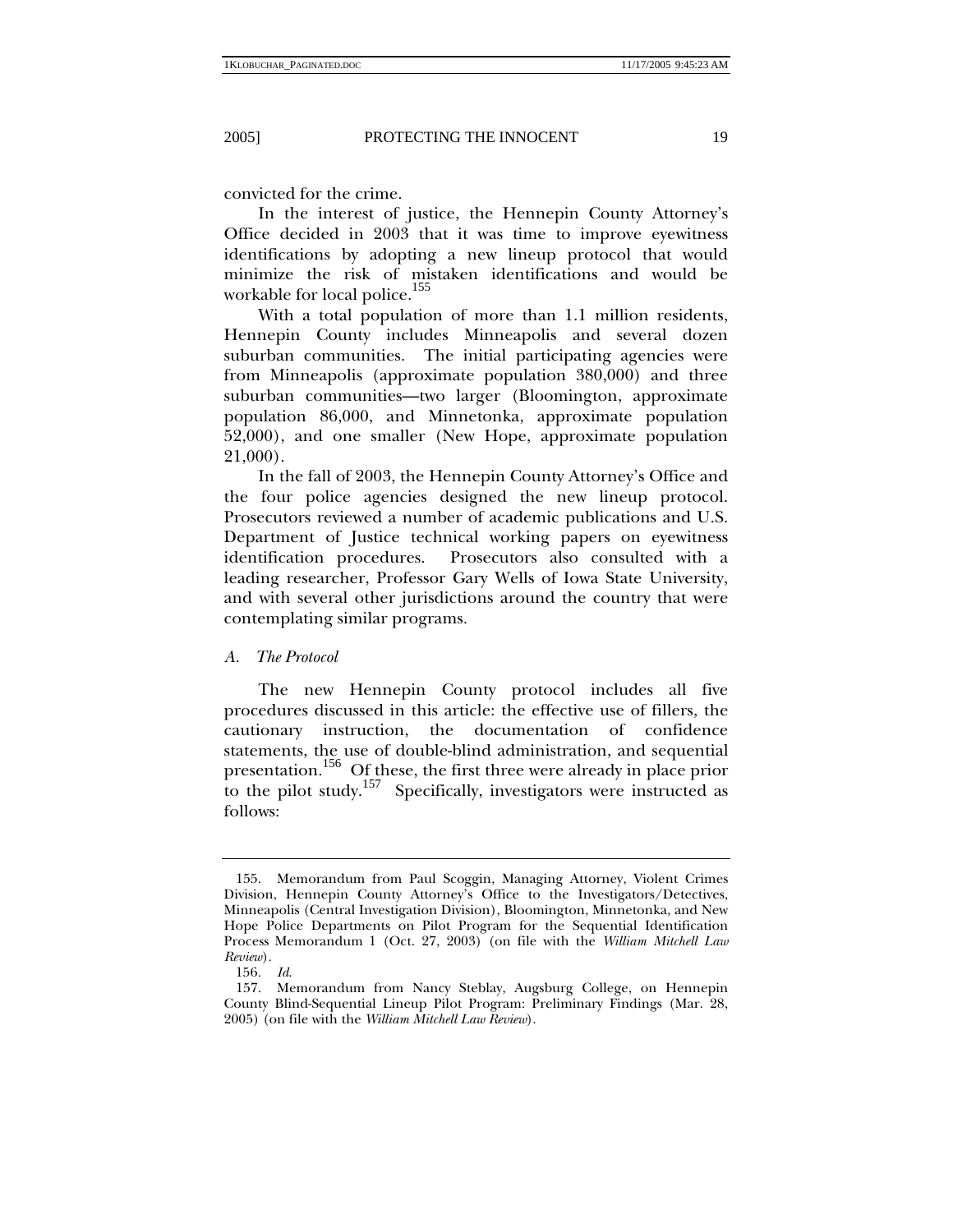- Use existing Minnesota Repository of Arrest Photos parameters. These defaults include the use of photographs depicting suspects of a similar age, skin color, complexion, hair style, build, backdrop, glasses, and the consistent use of color or black and white suspect photos.
- Use no less than six photographs.
- Preserve a copy of the photos in the order in which they were displayed. One way is to preserve the traditional simultaneous six-photo display.
- Interview witnesses in private, separate from other witnesses.
- Do not tell the witness that the suspect is in a group of photos. The witness should be told the suspect "may or may not" be in the group of photos.
- Tell the witness that the displaying officer does not know whether the suspect is in the group of photos.
- Any officer knowing which photo is of the suspect should be out of the view of the witnesses during the display. But a knowledgeable officer may be available for consultation during the display and to provide support after the display process is finished.
- The photos should be shown one at a time with the other photos face down, or otherwise out of sight during the display of another photo.
- The witness may look at the photos more than once, but all the photos should be shown in the same order each time. The witness may take as long as he or she needs to look at the photos, but may not pull the photos out of order.
- If a witness identifies a photo before looking at all of the photos, the rest of the display should be shown and the witness asked to identify or eliminate the rest of the photos. The officer should not encourage the witness to focus on a particular photo.
- After the display, the investigator showing the photos should create a report describing how many times the witness looked through the photos, how quickly an identification was made, the level of certainty expressed by the witness, any other comments made by the witness during the display and any other relevant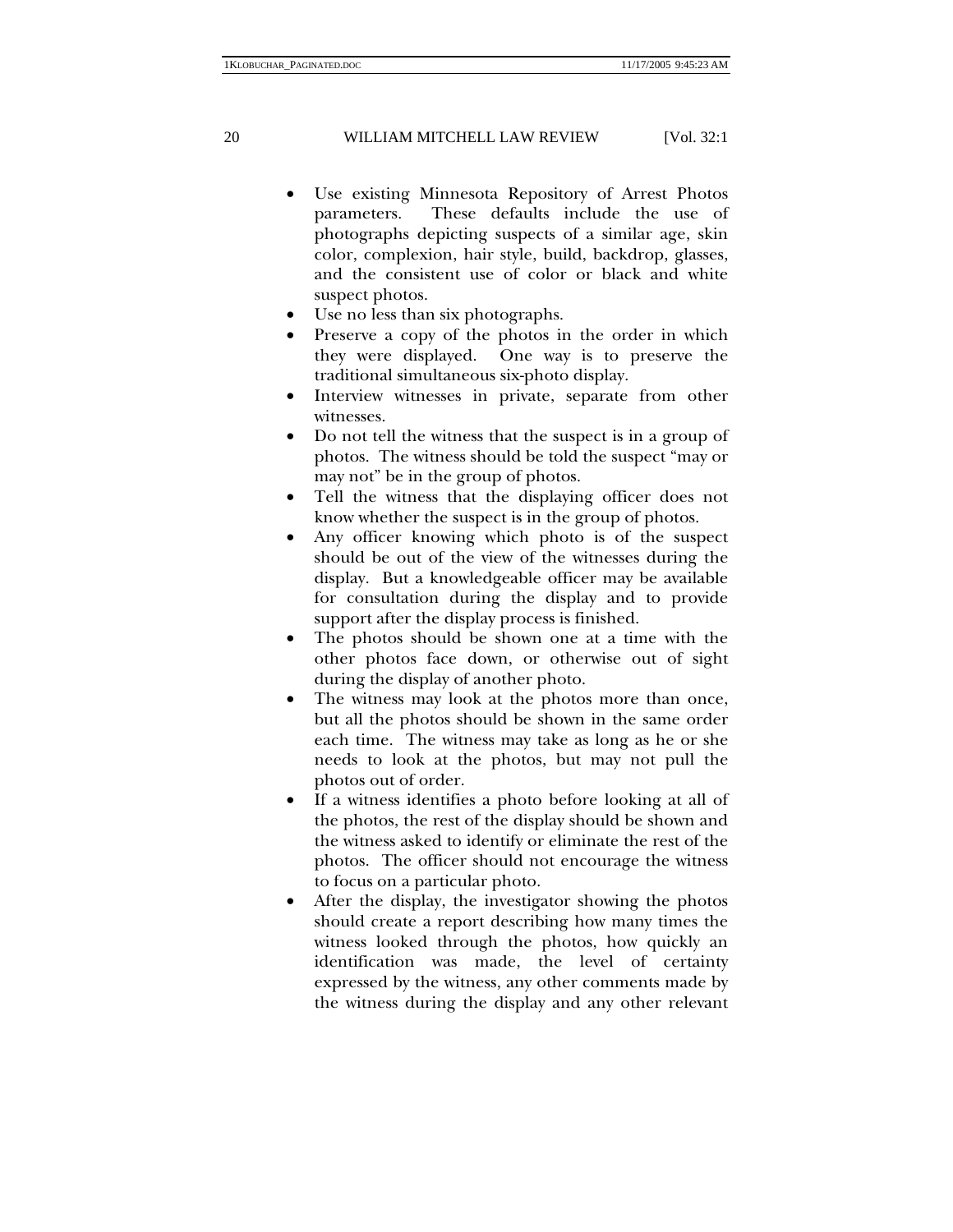observations.

- After the display, the investigator should ask the witness to describe the level of certainty associated with any identification (or lack of identification) including the qualifying conditions about the photo (longer hair, older, heavier, etc.)[.] Numerical certainty (percentages) should be avoided but a statement of why the photo looks like the suspect is encouraged.
- Exceptions:
	- o Do not use sequential identification with children age twelve or younger.
	- o The blind examination requirement may be abandoned if necessary. For example, the display may take place at 3:00 a.m. and no uninformed officer is available or everyone in your department knows the suspect. Reports should include why sequential identifications are not possible.<sup>158</sup>

After drafting the protocol, which was approved by the respective chiefs of police following a number of policy discussions, our office conducted one training session in each of the smaller jurisdictions and three trainings in Minneapolis. In all, the County Attorney's Office instructed just under 100 investigators in the implementation of the protocol. In November 2003, the new protocol was put into use.

It is important to acknowledge that the new lineup protocol does not affect every criminal case. In fact, eyewitness identification is not a major issue in most criminal cases.159 But they can be especially crucial in serious violent crimes, such as rapes and robberies, with suspects who may be complete strangers.

It is also important to note that the focus of this new protocol is on photo lineups. $160$  Although they are popular in the movies and on television shows, live in-person lineups are rare in real life as a practical matter because it is very difficult and time-consuming to assemble six similar-looking individuals.

In Hennepin County, photo lineups are created using the

<sup>158</sup>*. See* Memorandum from Paul Scoggin, *supra* note 155, at 1–3.

<sup>159</sup>*. Police and Prosecutors Team Up for Better Eyewitness IDs*, NEWS & PUBLICATIONS (Hennepin County Attorney), Nov. 3, 2003, http://www.hennepinattorney.org/ news\_2.asp?NRecno=179.

<sup>160</sup>*. See generally* Memorandum from Paul Scoggin, *supra* note 155.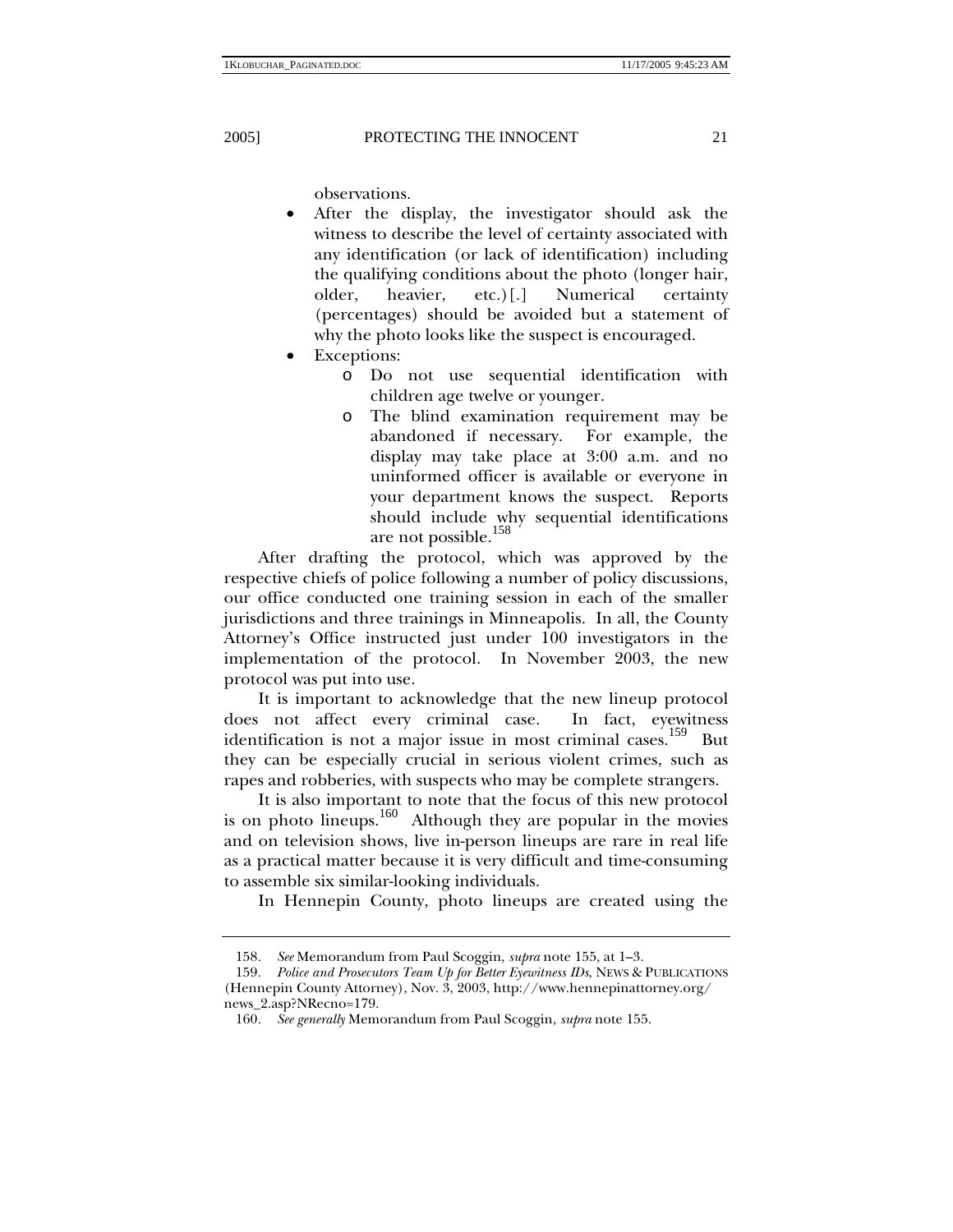Hennepin Repository of Arrest Photos (HennRAP) system. HennRAP is a central database of arrest and booking photos submitted by law enforcement agencies in the county and administered by the Hennepin County Sheriff's Office. Using HennRAP, a police agency is able to search arrest and booking photos from a variety of law enforcement agencies to create an appropriate "six pack" of photos for a lineup with a witness. The officer can quickly construct a lineup of suspects based on relevant demographic and descriptive characteristics such as gender, age, skin color, height, weight, eyes, hair, complexion, scars, marks, or tattoos.

## *B. Pilot Project Results*

The Hennepin County Attorney's Office partnered with Professor Nancy Steblay, a research psychologist at Augsburg College in Minneapolis, to gather and analyze the data generated by the pilot project. The County Attorney's Office asked Professor Steblay whether the number and quality of identifications changed with the blind sequential lineup procedure.<sup>161</sup> The office also sought to answer whether departments could smoothly and effectively implement the recommended procedure.<sup>162</sup>

The data set, compiled by Professor Steblay over the course of one year, encompassed 280 lineups conducted in 117 cases for 206 eyewitnesses in the four participating jurisdictions.<sup>163</sup> Investigators were asked to record a number of details regarding the type of crime, the lineup administration, and the eyewitness's response to the lineup. $164$ 

Because lineup results had not been systematically recorded in Hennepin County prior to the implementation of the pilot project, Professor Steblay compared the Hennepin County results to results from a California field study on simultaneous lineups,<sup>165</sup> and data from laboratory comparisons of simultaneous versus sequential lineups.<sup>166</sup>

 <sup>161.</sup> Memorandum from Steblay, *supra* note 157, at 2.

<sup>162</sup>*. Id.*

<sup>163</sup>*. Id*.

<sup>164</sup>*. Id*.

<sup>165</sup>*. Id.* at 3; Bruce W. Behrman & Sherrie. L. Davey, *Eyewitness Identification in Actual Criminal Cases: An Archival Analysis*, 25 LAW & HUM. BEHAV. 475 (2001).

 <sup>166.</sup> Nancy Steblay et al., *Eyewitness Accuracy Rates in Sequential and Simultaneous Lineup Presentations: A Meta-Analytic Comparison*, 25 LAW & HUM. BEHAV. 459 (2001).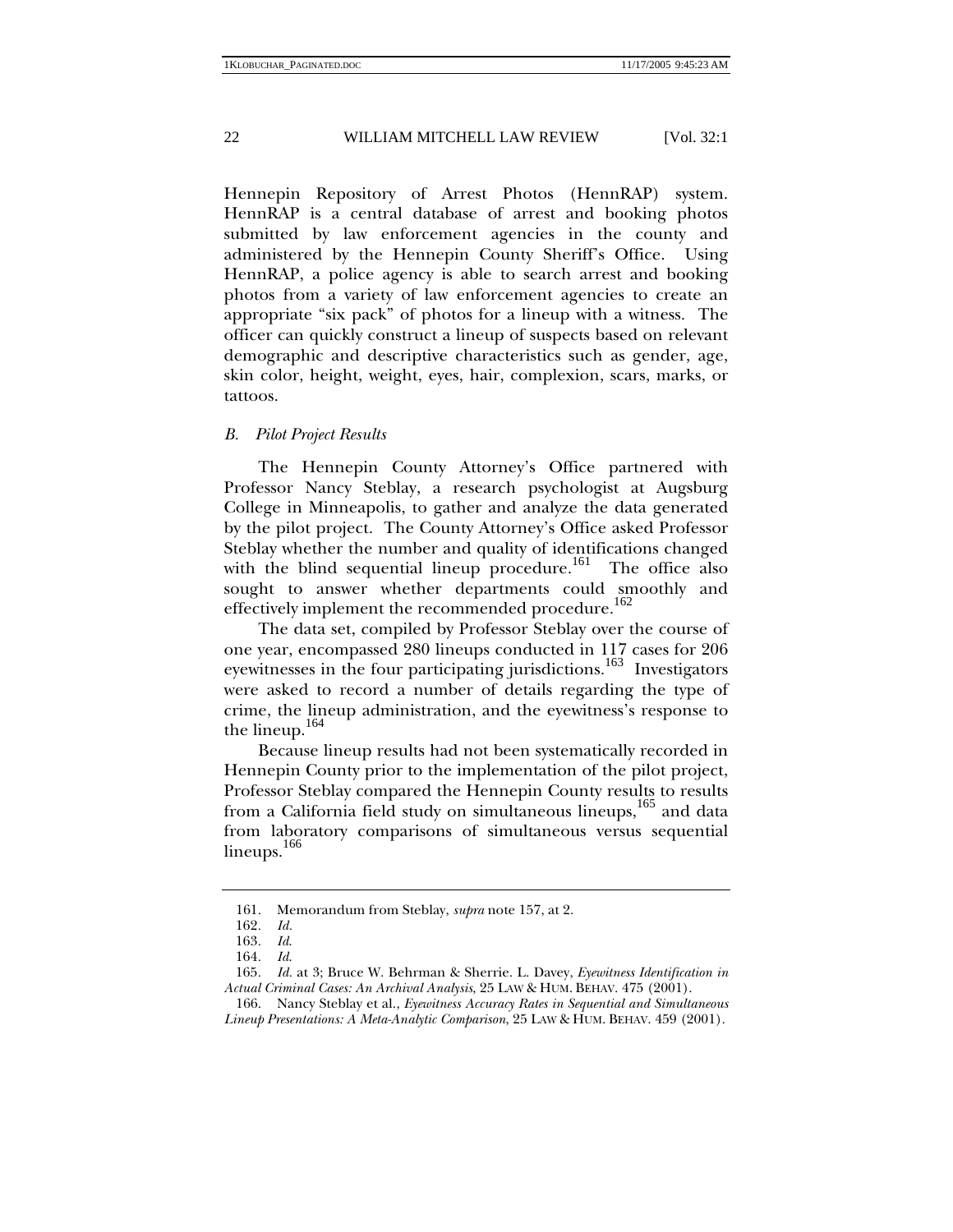The California field study on simultaneous lineups, where the actual suspect was present in the lineup, indicated that the suspect was identified 50% of the time, a filler was identified 24% of the time, and the witness failed to make a choice  $26\%$  of the time.<sup>167</sup> Identical results were obtained with a simultaneous presentation in the laboratory.<sup>168</sup> When the format was changed in the laboratory to a sequential presentation, identification of the suspect decreased to 35%, identification of a filler decreased to 19%, and "no choice" jumped to  $46\%$ .<sup>169</sup> Thus, with sequential presentation, witnesses were less likely to choose someone from the lineup, but greater protection was afforded for the innocent suspect, as indicated by the decreased choice of fillers.<sup>170</sup>

As found by Professor Steblay, the Hennepin County results compared very favorably with previous studies.<sup>171</sup> She found that the eyewitness chose the suspect in 54% of lineups, the filler in only 8% of lineups, and made no choice in 38% of lineups.<sup>172</sup>

|                      | Hennepin<br>County<br>(field) | <b>Simultaneous</b><br>(field and<br>laboratory) | Sequential<br>(laboratory) |
|----------------------|-------------------------------|--------------------------------------------------|----------------------------|
| <b>Suspect</b><br>ID | 54%                           | $50\%$                                           | 35%                        |
| <b>Filler</b><br>ID  | 8%                            | 24%                                              | $19\%$                     |
| No<br>choice         | 38%                           | 26%                                              | 46%                        |

**Lineup Performance: Sequential Versus Simultaneous Lineup Formats**<sup>173</sup>

Compared to the previous studies cited above, the Hennepin County protocol resulted in slightly more frequent identification of the suspect, with a "no choice" rate between those seen in the previous simultaneous and sequential studies.<sup>174</sup> Significantly, the rate with which the eyewitness identified the filler photographs—

 <sup>167.</sup> Behrman & Davey, *supra* note 165, at 482.

<sup>168</sup>*.* Steblay et al., *supra* note 166, at 463 tbl.1.

<sup>169</sup>*. Id.*

<sup>170</sup>*. Id.*

<sup>171</sup>*. See* Memorandum from Steblay, *supra* note 157, at 4.

<sup>172</sup>*. Id*.

<sup>173</sup>*. See id.* at 4; Steblay et al., *supra* note 166, at 463 tbl.1.

<sup>174</sup>*. See* Memorandum from Steblay, *supra* note 157, at 4*.*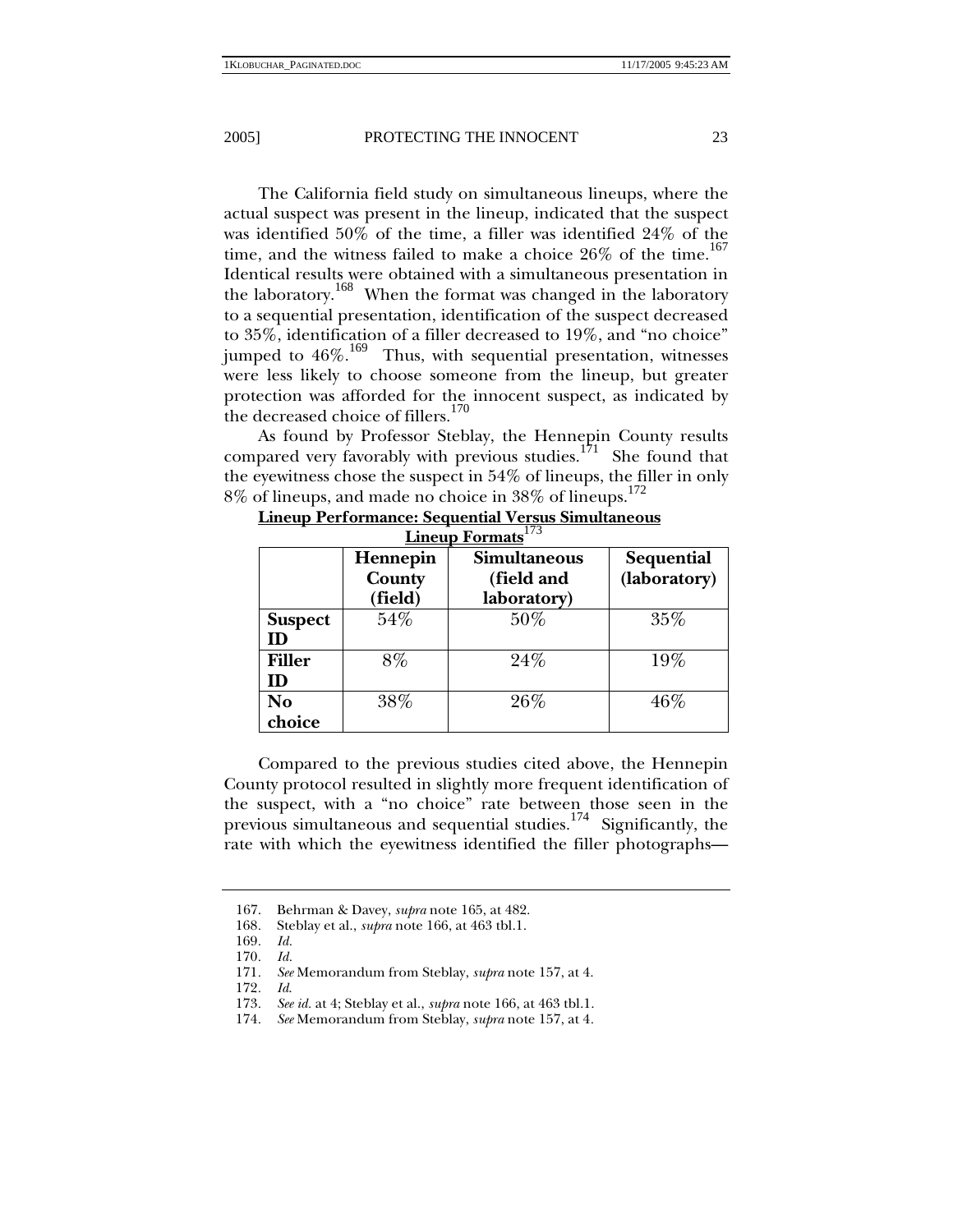only 8%—was drastically lower than either the simultaneous lineup data or the laboratory results on the sequential procedure.<sup>175</sup> According to Dr. Steblay, this represents dramatically increased protection for innocent suspects.<sup>176</sup> Thus, the Hennepin County pilot project substantially decreased the rate of false identification, yet maintained an effective rate of suspect identification.<sup>177</sup> The high rate at which witnesses chose the actual suspect should allay the concerns of many police that the simultaneous lineup method causes deterioration in these identifications.

Anecdotally, we also received a positive answer to our question of whether the departments could smoothly and effectively implement the blind sequential protocol.<sup>178</sup> The four police departments, having completed the year-long pilot project, remain committed to making these changes permanent within their jurisdictions. The investigators, who were openly skeptical at the time of the training sessions, found they were not hindered by the protocol.

The small difficulties experienced during the project had been predicted by the four police chiefs before we started. One recurring theme was the inability, at times, to find a truly "blind" officer to conduct the lineup. Even in a jurisdiction the size of Minneapolis, there are certain chronic offenders whose presence in a lineup would cause the administrator to presume they were the actual suspect, whether or not the administrator was familiar with the specific investigation. In smaller jurisdictions, it may simply be that all on-duty investigators are working the same case. For these reasons, the Hennepin County Attorney's Office has been assisting the police departments to develop a procedure to use a laptop computer, rather than a blind officer, to display the photographs to the witness. The monitor is turned away from the officer, and the photographs are scrambled, so as to maintain the proven benefits of blind administration despite the real-world constraints experienced by the departments.

One great benefit of the project, unrelated to the specific advancements, was the improved documentation of lineups required by the standardized protocol and necessary for the data collection. The memorialization of each witness's comments and

<sup>175</sup>*. Id.*

<sup>176</sup>*. Id.*

<sup>177</sup>*. Id.*

<sup>178</sup>*. See id.* at 1.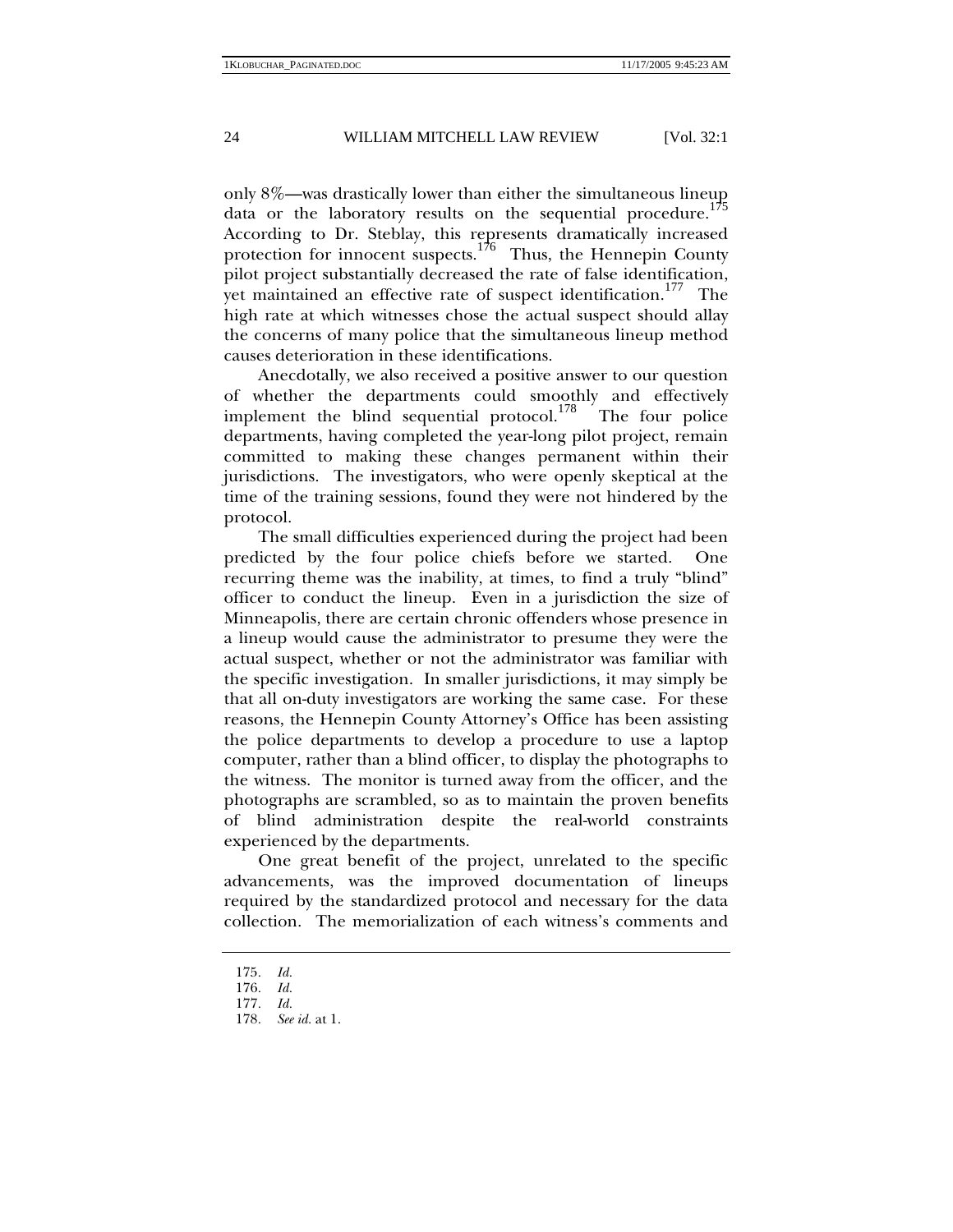other facts surrounding the lineup administration offered better information to the prosecutor, and ultimately the jurors, with which to weigh the strength of each identification.

## V. FOLLOW-UP

In February 2005, the Hennepin County Attorney's Office presented *Protecting the Innocent/Convicting the Guilty*, a day-long conference for criminal justice professionals. The 400 members of the audience included judges, public defenders, federal officials, prosecutors from twenty-five Minnesota counties, and police and sheriffs' deputies from sixty departments across the state. Our office enlisted the support of the Hamline University School of Law, the University of Minnesota Law School, the University of St. Thomas School of Law, and William Mitchell College of Law to bring in researchers and practitioners from around the country to discuss the most recent research and findings on increasing the reliability of eyewitness identifications, as well as real-world experiences with the new procedures. The keynote speaker was Jennifer Thompson Cannino, whose misidentification of her rapist in 1984 resulted in an innocent man spending eleven years in prison.<sup>179</sup>

As a follow-up to this conference and the success of the pilot project, the Hennepin County Attorney's Office plans to encourage voluntary adoption of the blind sequential protocol throughout the county, as well as in other jurisdictions within the state.

## VI. CONCLUSION

In the 1994 *Scales* decision, the Minnesota Supreme Court ordered the electronic recording of all police interrogations of people who were in custody.180 This includes the reading of the suspect's *Miranda* rights, any waiver of those rights and all questioning by police.<sup>181</sup> At the time, Alaska was the only other state that required the taping of interrogations.<sup>182</sup>

Because the *Scales* decision was primarily aimed at protecting

<sup>179</sup>*. See Local Law Enforcement Conference Looks at Preventing Wrongful Convictions*, NEWS & PUBLICATIONS (Hennepin County Attorney), Feb. 10, 2005, http://www.hennepinattorney.org/news\_2.asp?NRecno=237.

 <sup>180.</sup> State v. Scales, 518 N.W.2d 587, 592 (Minn. 1994).

<sup>181</sup>*. Id.*

<sup>182</sup>*. Id.* at 591; *see* Stephan v. State, 711 P.2d 1156, 1159 (Alaska 1985).